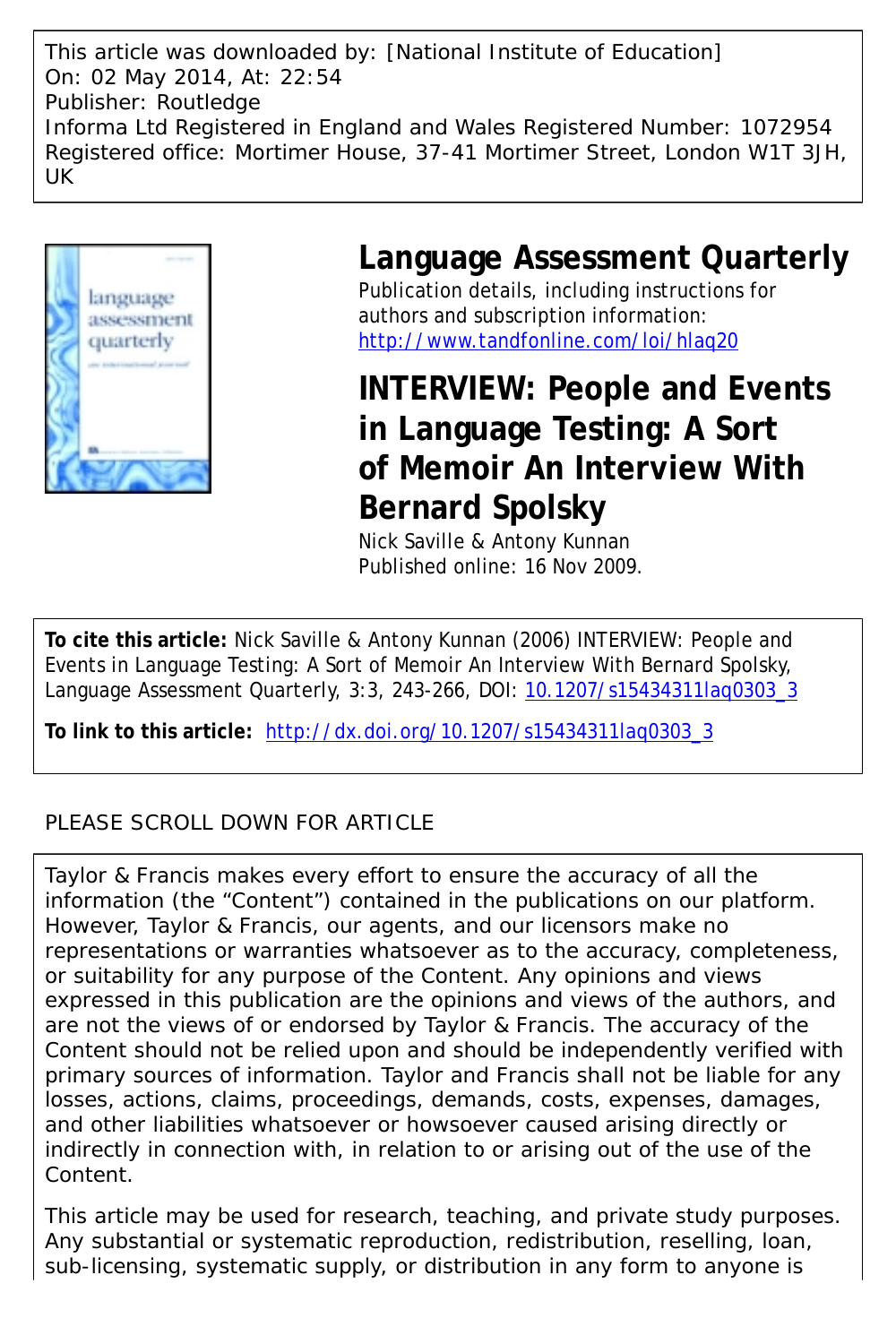expressly forbidden. Terms & Conditions of access and use can be found at <http://www.tandfonline.com/page/terms-and-conditions>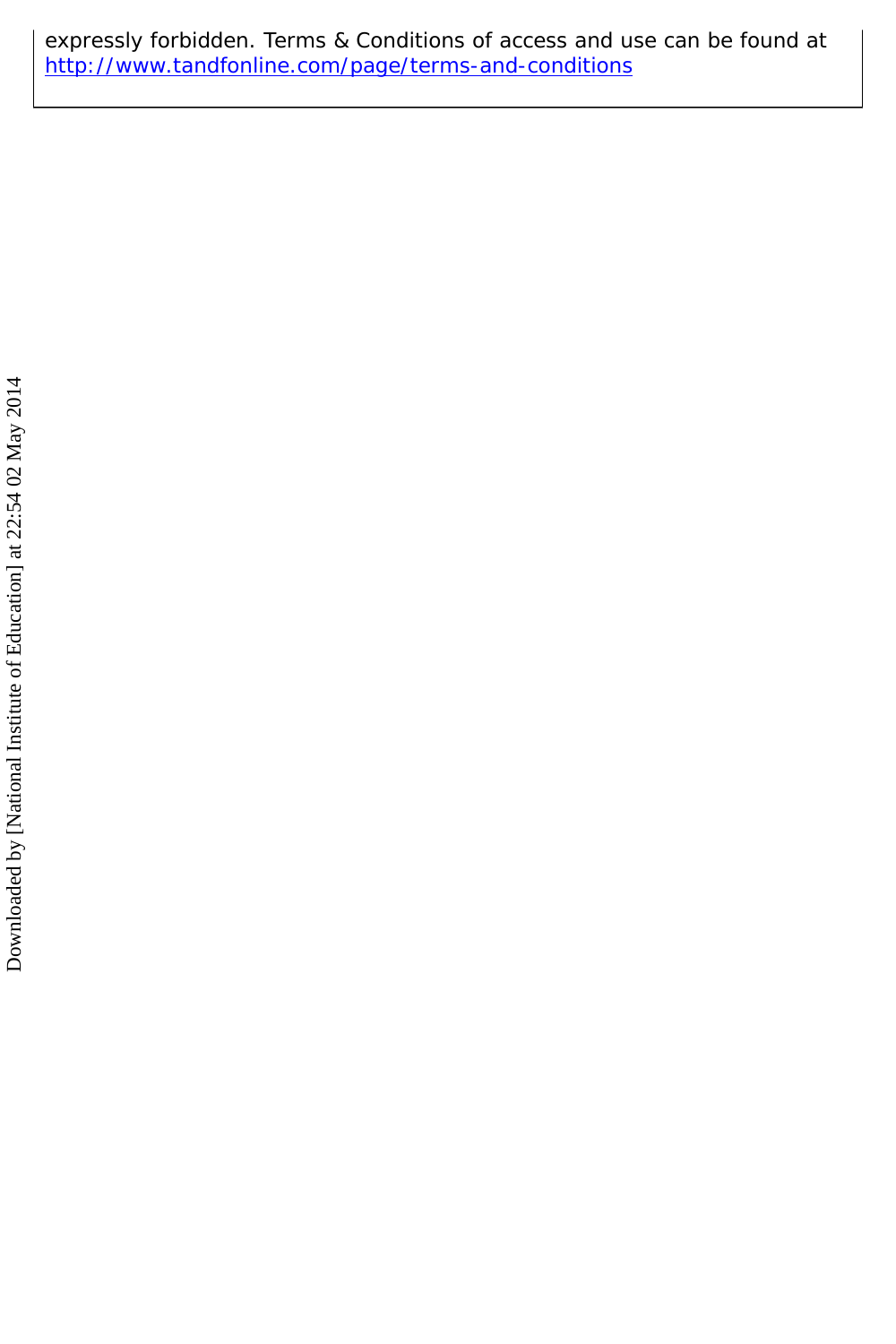## INTERVIEW

# People and Events in Language Testing: A Sort of Memoir An Interview With Bernard Spolsky

## Nick Saville and Antony Kunnan



Bernard Spolsky after receiving the UCLES/ILTA Lifetime Achievement Award with Antony Kunnan and Nick Saville.

This interview took place at the Language Testing Research Colloquium in Ottawa, Ontario, Canada (at the Chateau Laurier Hotel on July 21, 2005), at which Professor

Correspondence should be addressed to Nick Saville, Director–Research and Validation, University of Cambridge, ESOL Examinations, 1 Hills Road, Cambridge, CB1 2EU, UK. E-mail: Saville.N@ cambridgeesol.org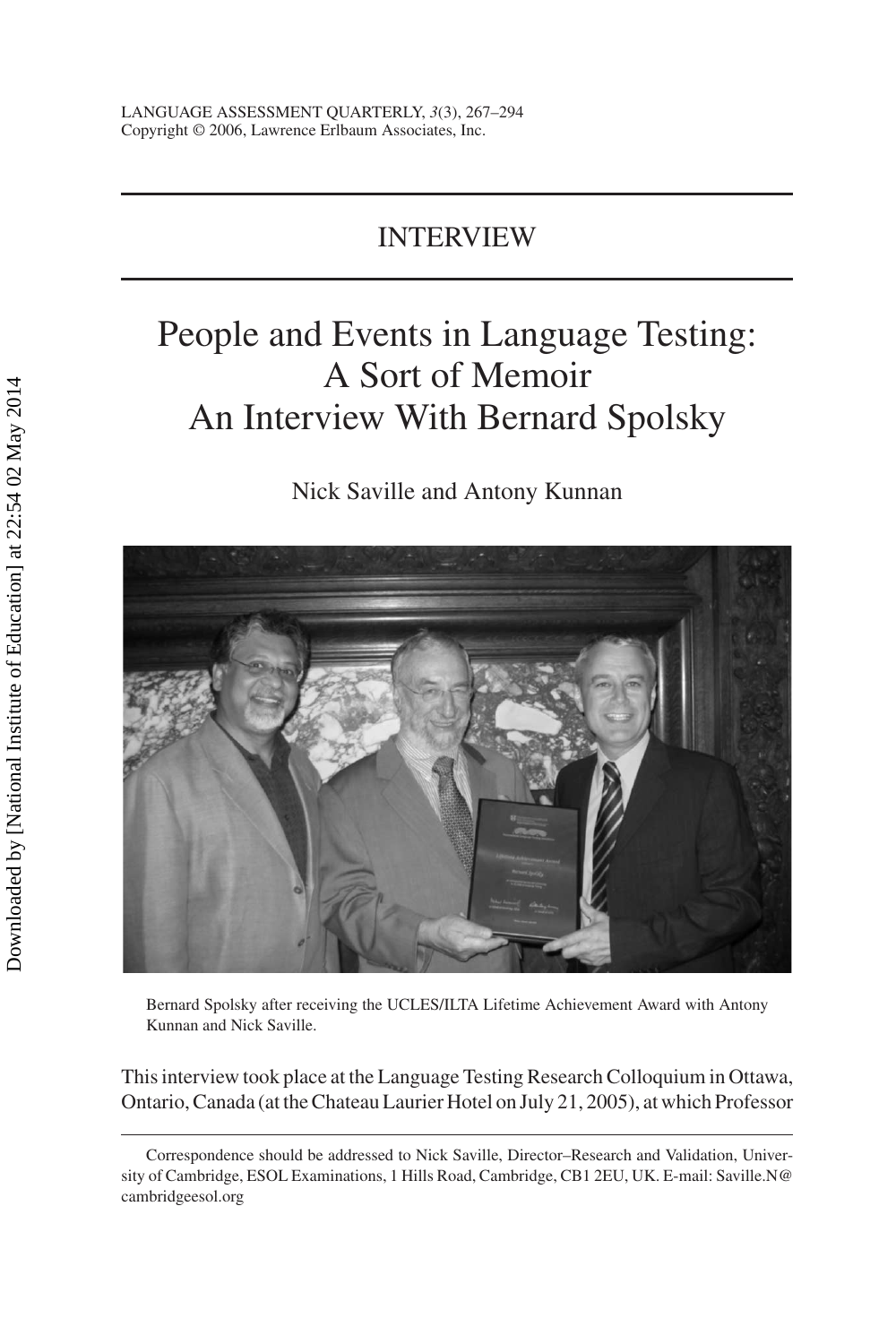Bernard Spolsky was presented with the University of Cambridge Local Examinations Syndicate/International Language Testing Association Lifetime Achievement Award. The conference provided a context for the points discussed with Nick Saville and Antony Kunnan, and some references were made to people who presented papers at the conference. In recognition of the award, Professor Spolsky gave a lecture, "On Second Thought," during a symposium entitled *Rethinking Language Testing: Voices From Experience*, organized by Mari Wesche. He also made an after-dinner acceptance speech at the conference banquet when the award was made. Some of the issues discussed in the interview were presented in these two talks.

- NS: Bernard, you were born in 1932. Where was that exactly? And what are your recollections of growing up there at that time?
- BS: I was born in Wellington, New Zealand. My parents had been born in Britain, my father in Glasgow, and my mother in Bournemouth, and both were brought out to New Zealand by their parents. My father's parents had come to Scotland from the Ukraine by 1895 and immigrated to New Zealand in 1906, when the tobacco business was going through a slump. My mother's father, born in the London East End to a tailor who had come from Poland by 1848, immigrated to Australia in 1897 and went on to New Zealand in 1900 and, when his brother and sister died in 1904, made a trip to America the following year, where he married my grandmother. She disliked New Zealand, so he took her to England, where they stayed through the First World War and returned to New Zealand with their son and schoolgirl daughter (my mother) in 1920.
- NS: When did you first develop an interest in language?
- BS: Linguistically, I was brought up in an English-speaking home in an English-dominant community. My father knew but did not speak Yiddish and, not having completed high school, had learned no other language. At the same time, growing up in a moderately observant and deeply committed Jewish home—we kept kashrut, went to synagogue once a week, and both my parents spent most of their spare time in Jewish communal activities—I quickly became aware of Hebrew as a sacred language and learned to read prayers. After my bar mitzvah, I helped teach at the weekly Hebrew school and later became involved in a Zionist youth movement, both of which added to my consciousness of Hebrew. Formal language learning only began for me when I went to secondary school. Educated in a highly selective and elitist system, I was the only boy from my local primary school to go to an academic high school. There, because of the vagaries of the new curriculum, I was required to learn French and given a choice between mathematics, German, or Latin. I chose Latin. In the sixth form, I was assigned to an highly selective scholarship class—of the 12 boys in the class, 5 became university professors; 2 went on to senior science positions; 1 became a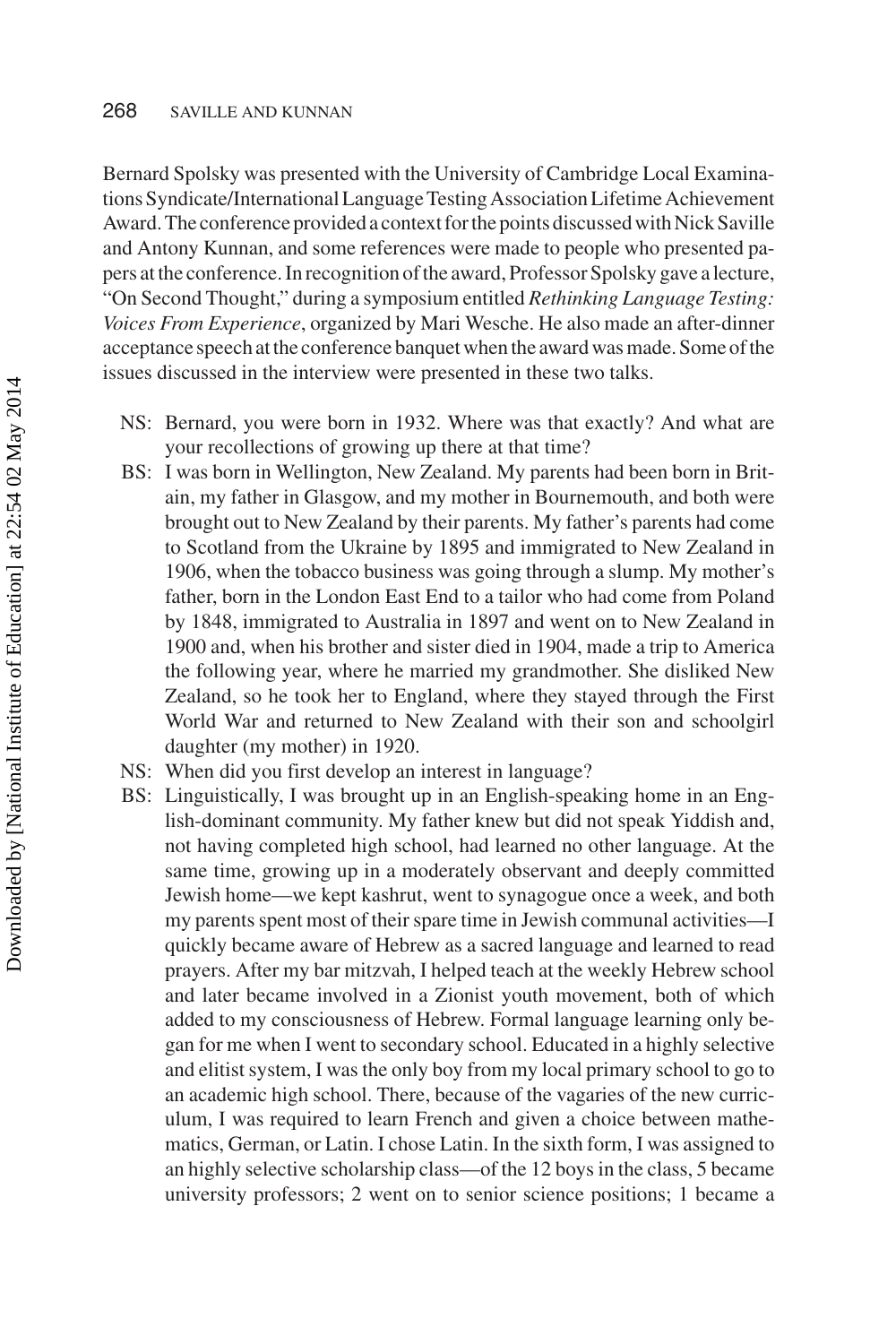high school headmaster; 1 a doctor; 1 a banking executive; and 1 started out as a lawyer, became a judge, and ended his career as governor general where I prepared for scholarship exams in what the form master considered a well-balanced program of English, French, Latin, and German.

- NS: What are your early memories of being tested at school?
- BS: My training in testing started in primary school with the intelligence tests which led to my selection for the advanced academic stream (I have memories of the satisfaction of filling in boxes), continued throughout secondary school with regular class tests, and then from the third year (fifth form), the end of each of the next 7 years was celebrated by taking an external examination after which I emerged with an M.A. and excellent exam essay skills.
- NS: What subjects did you study at university?
- BS: At the university, I continued my language interest, majoring in English, minoring in French, and failing first-year German. Our Scottish-born professor of English was deeply interested in language and proud of the fact that a good number of his students finished up as linguists or language scholars, including an editor of the *OED* [*Oxford English Dictionary*] and professors at Oxford and Cambridge. Unprepared by my education for anything else, I decided in my last year at university to become a secondary school teacher and spent a year in a teacher training college to become certified.
- NS: So after graduating from teacher training college, what was your first job?
- BS: My first job—I was hired, it turned out, not because of my teaching subjects but to coach the school field hockey team—was at a high school in a small town on the east coast of the North Island of New Zealand. Here, my teaching of lower forms (and the least academic of these) and my hockey coaching brought me in contact for the first time with many Maori pupils. Trying to teach them English (for which my university training seemed to offer no assistance), I became interested in the linguistic problems involved. I was struck by the fact that those who reported that they spoke Maori at home turned out to be better English writers than those who said they spoke English at home. This eventually determined my fascination with bilingualism and my lifelong concern for the central problem of educational linguistics, the choice of medium of instruction.
- NS: I suppose that, as a teacher, you will also have had dealings with exams or tests in school? Can you recall any formative influences in assessment which arose from your teaching experience?
- BS: It was while I was teaching high school that I discovered linguistics as a field and persuaded the local bookstore to find me copies of two books by Charles Fries which showed me that linguistics can be relevant to education (for later views, see the *Concise Encyclopaedia of Educational Linguistics* that I edited or the *Handbook of Educational Linguistics* that I am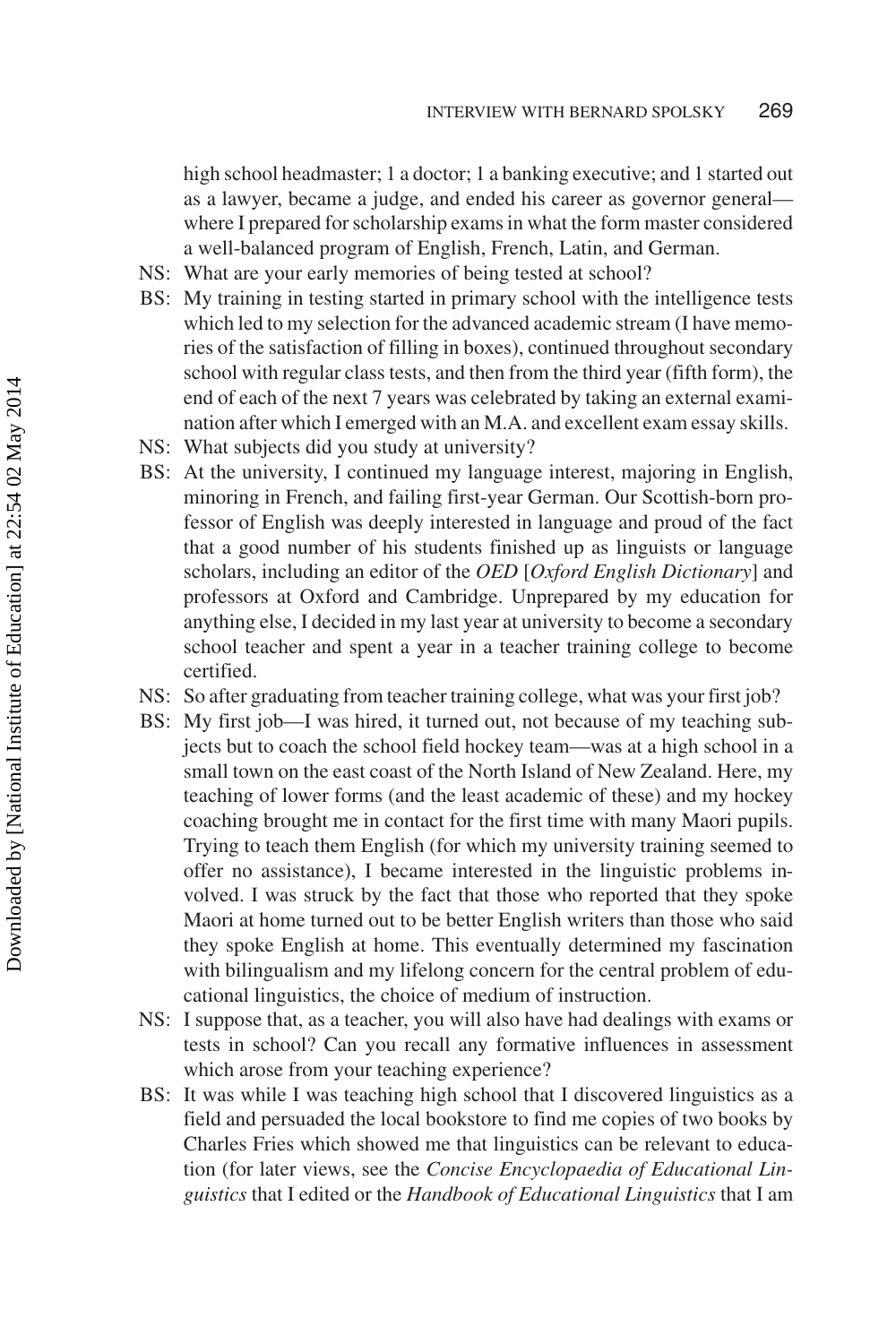currently preparing). I had a second important epiphany while teaching there. An educational reform offered schools the possibility to exempt students in the lower sixth form from the university entrance examination. To do this, schools were required to rank all their sixth-form students and to determine at which point on the list they wanted students to be granted university entrance without examination. Students below the criterion point could take the examination, and it was assumed that the number who passed would show how believable the school's ranking was. For some reason (presumably, my junior status rather than the fact that I had studied Latin rather than mathematics), the headmaster asked me to prepare the ranked list on the basis of school marks awarded by teachers in the various subjects. I had already been aware from my own experience as a pupil that marks varied among subjects: in languages, the highest marks were usually in the 70s and 80s, while our science and mathematics classmates would regularly score 99% or 100%. Remembering this, I prepared two lists, one based on reported raw scores and the other based on scores standardised to a common average (I had to learn how to do this; I assume I had access to an adding machine). This first experience of examination statistics and of the problem of interpreting examination scores has remained a defining anxiety in my academic career.

- NS: When did you first decide to travel from New Zealand?
- BS: My activity during student years in the Zionist youth movement led me to decide that I wanted to move to Israel like a good number of my Jewish friends. Many of my non-Jewish fellow students were also planning to leave New Zealand—one finished up at Oxford, one at the University of British Columbia, another in the U.S., and three spent some years in Australia. My sister, by the way, stayed in New Zealand, where she developed a career as a journalist and is now a teacher of journalism. So, after 2 years of secondary school teaching in New Zealand, I set off on my way to Israel, spending a year teaching in a secondary school in Australia and another year teaching at a minor public school near London. This encouraged my interest in language variety—the boys at the school in England were striking in the way that they would switch from Standard English in the classroom to their various local dialects in the dormitory. When I got to Israel, I spent the first 5 months studying in a Hebrew ulpan (a school for intensive study of Hebrew), living with other immigrants with whom the Hebrew we were learning was our only common language. Failing to get a job in a secondary school—the schools I applied to wanted English teachers with greater Hebrew fluency than I yet had—I discovered that the Hebrew University was hiring teachers of English as a foreign language, and my career was launched. The following year, I was required to do army service. Noting my background, the army assigned me (after basic training) to a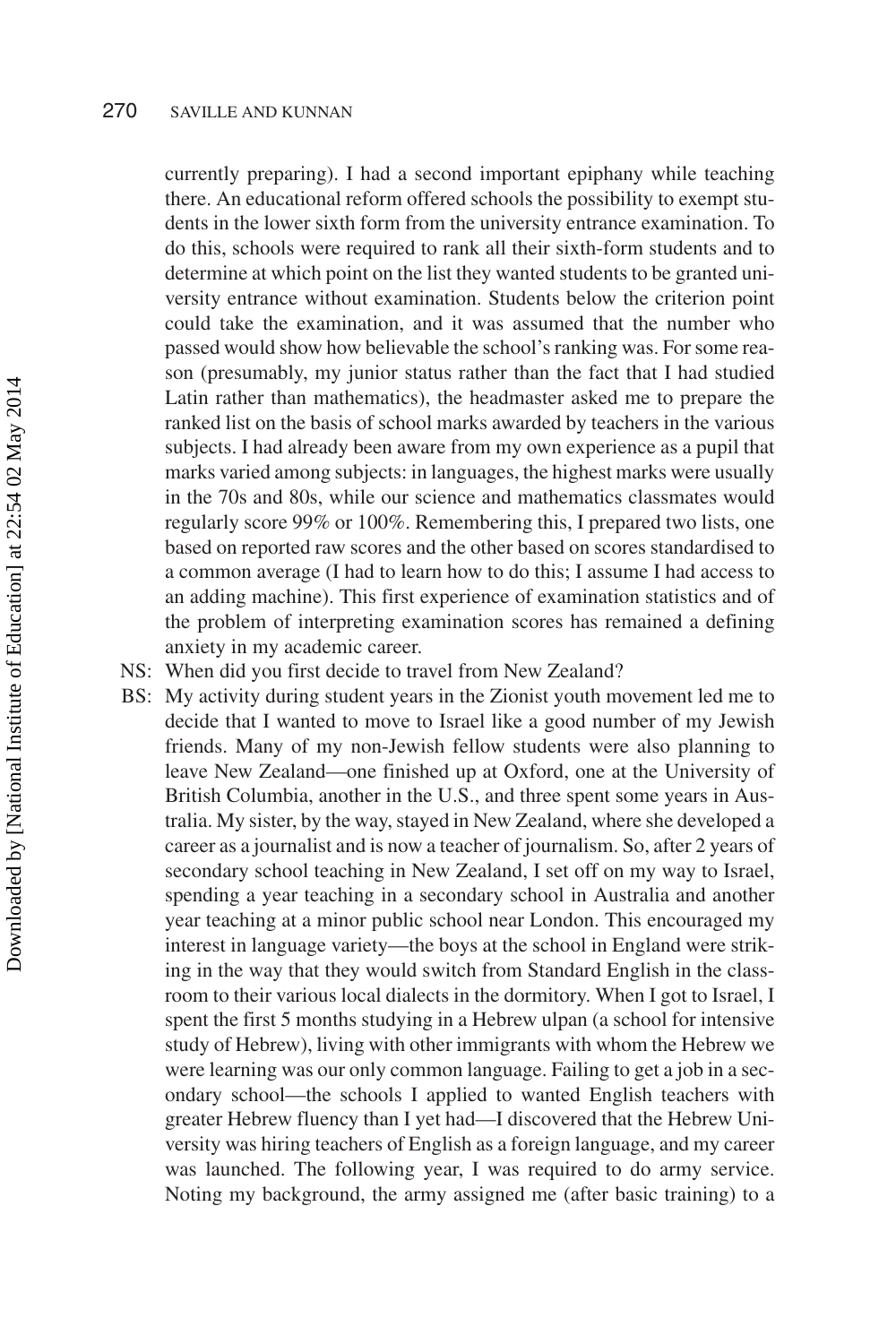staff position in education concerned with teaching foreign languages. Returning to the university, I decided that I needed more advanced training in linguistics if I was to continue to teach languages.

- NS: So when did you move to North America?
- BS: The move to North America followed this—although my primary motivation was in fact to pursue a young woman whom I had met at the end of a summer she had spent in Israel and who could not be persuaded to stay. She was a student at a university in New England, and the closest I could get easily was Canada, where I had no immigration problems. My original plan was to teach at a secondary school in Montréal while studying linguistics at McGill University. Again, I had to change direction: There were no jobs available in the Protestant school system, so I had to fall back on a position teaching English at McGill University; and McGill University had not yet discovered linguistics. So I worked on my doctorate at the University of Montréal. But the main part of my plan worked—my wife and I were married in my second year in Canada, and she transferred to McGill to finish her B.A.
- NS: And what encouraged you to move to the United States?
- BS: As I was finishing my dissertation, I applied for a postdoctoral fellowship at the 1964 Linguistic Institute to be held at Indiana University—a great experience as the teachers that summer included Chomsky, Halliday, Weinreich, Hockett, and Haas, and as sociolinguistics was being invented down the hall. I was awarded the fellowship and offered a position in the Linguistics Department, which I accepted. At the same time, my wife started on her Ph.D. in English literature—she has since added interests in cognitive studies and art and continues research, teaching, and publication in the resulting pioneering field of cognitive criticism.
- NS: What about your children?
- BS: Our two children, one born in Bloomington and the second in New Mexico, rejected our academic bent; each, after service in the Israeli army, has taken degrees and pursued careers in computers. Our son has a small successful software company in New York and a major reputation as a blogger and software guru (try putting the family name into Google and he dominates the returns) and our daughter stayed in Israel—she has five children under 13 and is vice president of a software company here.
- NS: How did you first get involved with language testing in the U.S.?
- BS: At Bloomington I had two administrative responsibilities in my new position: to direct the English for foreign students program and to direct an M.A. program in the teaching of English as a foreign language. It was in the first capacity that I started serious research and practice in language testing and the second that I developed my interest in bilingualism, sociolinguistics, and ultimately language policy.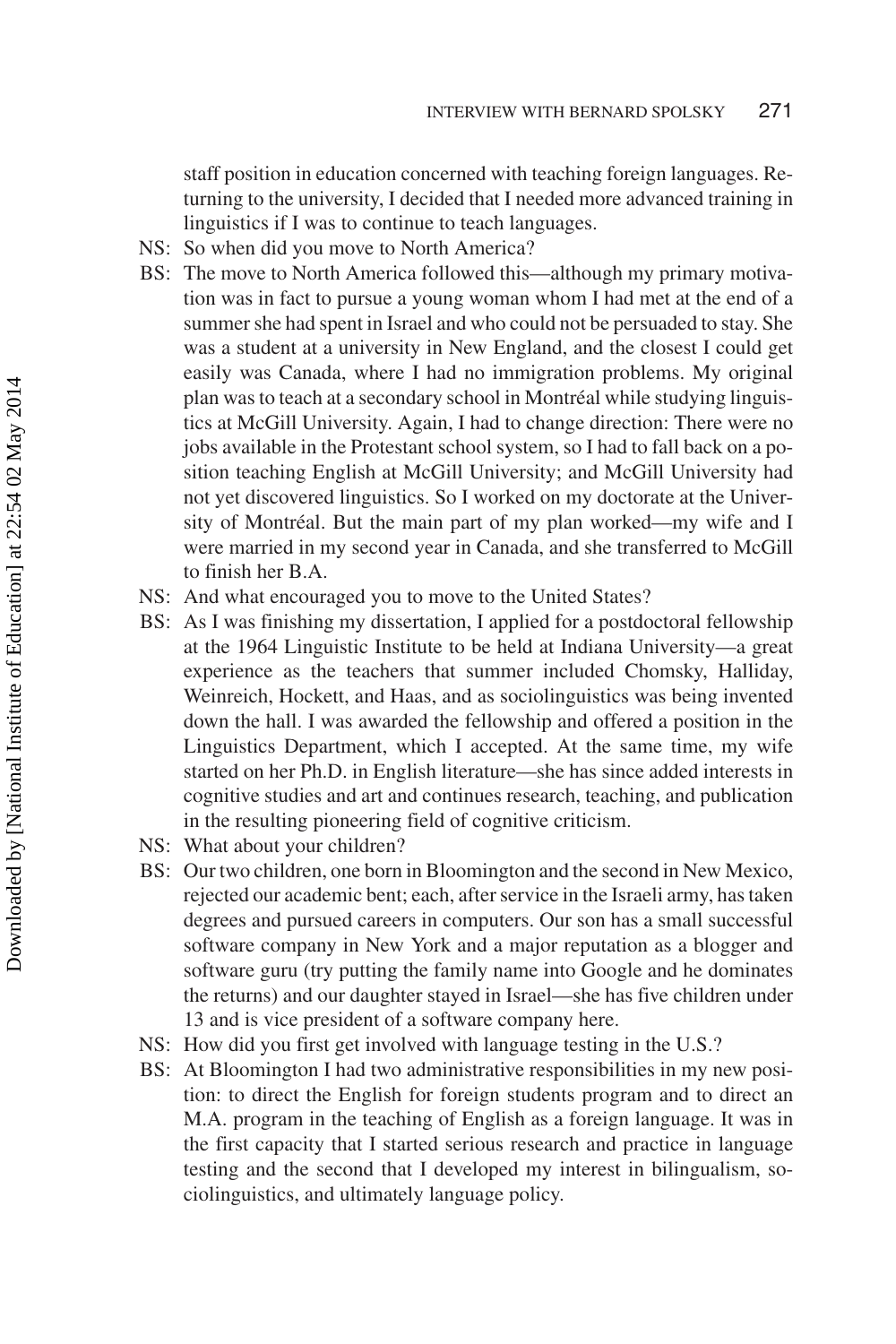- NS: And so was it from this cross-disciplinary interest that you first became involved in discussing testing issues with other applied linguists prior to setting up LTRC [Language Testing Research Colloquium] in the 1970s?
- BS: Yes. We are talking now about the prehistory of LTRC and the group of language testers that started meeting almost every year. The first I attended was the 1968 Michigan meeting run by Jack Upshur—and then the same group kept on meeting at other places. I remember a meeting at Idlewild at USC [University of Southern California] which Eugene Brière conducted a year or two after that, and we met at Georgetown one year. At some point we plugged into TESOL [Teachers of English to Speakers of Other Languages], and then the meeting turned into LTRC as we know it. But the early group was discussing all these same questions that we're still discussing, such as functional versus formative tests. I remember a wonderful discussion with Jack Upshur one time—"Wouldn't functional tests be the best thing? Give someone the money and send them out to get cigarettes, and if he comes back with a pack of cigarettes, then we'd know he knows enough English. Or see if he can get a date with a girl." Jack replied, "If he's got the money, they'll give him the cigarettes even if he doesn't speak the language, and if he's got a car, he'll get the girl whether he speaks any English or not!" These are issues which we are talking about today, essentially how you distinguish the context and the task and language ability.
- NS: Your first paper on specific issues in language testing was the 1968 paper, was it?
- BS: Yes, it was on the noise test.
- AK: Was this the reduced redundancy test?
- BS: Yes, it was one of these wonderful accidental developments. Bengt Sigurd, a Swedish phonetician, was on sabbatical leave at Indiana University, which had a wonderful weekly seminar on linguistics. They invited speakers in every field. We went to one meeting together—I don't recall what the lecture was about, perhaps information theory—and when we came out, we came up with this idea that it should be possible to measure somebody's knowledge of English by adding noise to a taped voice to the point at which they couldn't understand. That was the thought. It seemed to us that we would then have a very practical measure of somebody's knowledge of language. The trouble was that we didn't have the technology at the time to add noise to a tape in a fixed ratio. So we left it for a bit until I happened to go to Pensacola, where I visited a friend of mine who was in the Naval Air Station there, a doctor. He took me in to see some of his colleagues in the audiology clinic at the Air Station. They were studying the problem of increasing deafness of older pilots. The intriguing thing they noted was that older pilots didn't understand less when using the radio because they had had more experience of the possible messages than younger pilots. It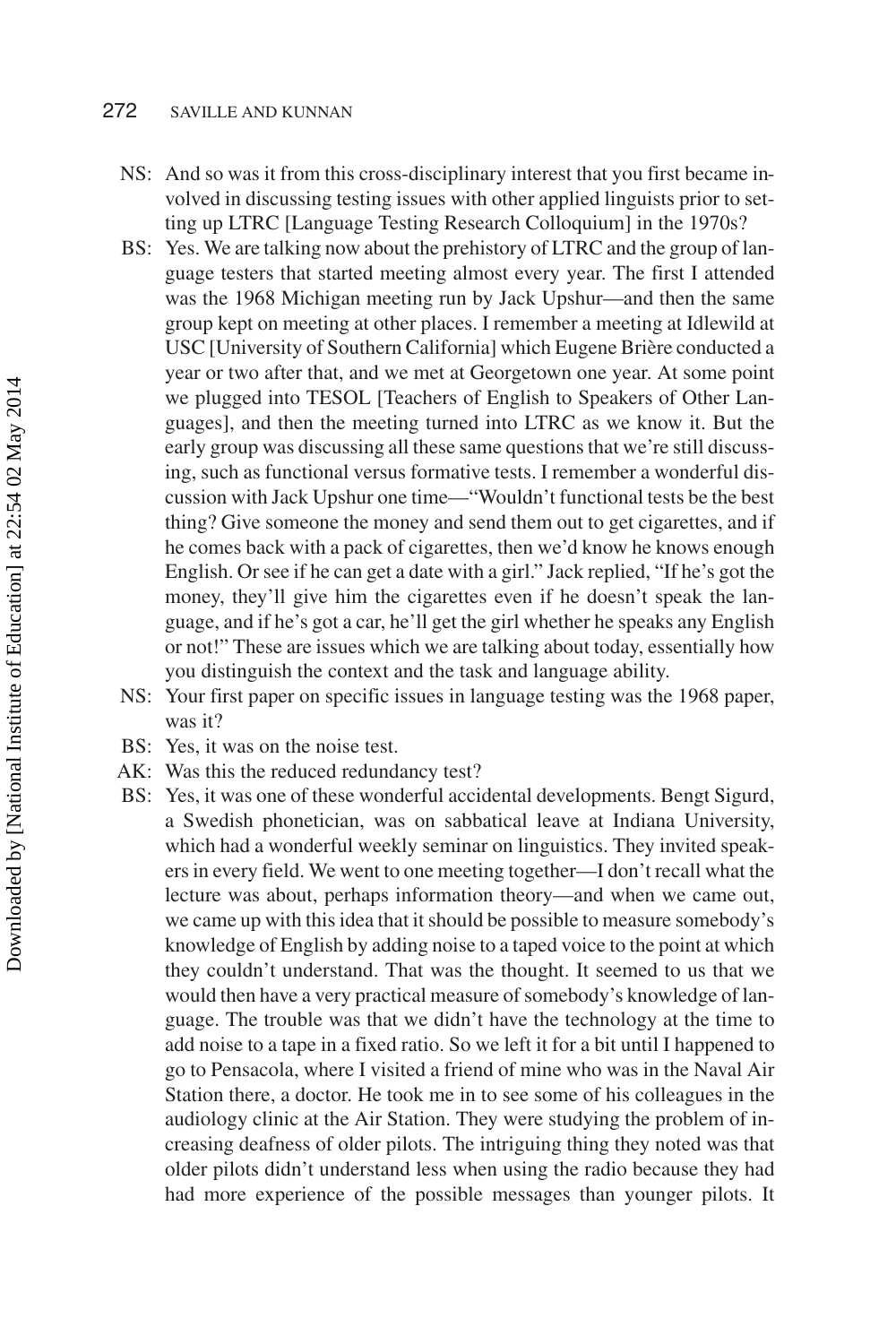seemed that the increased knowledge of content balanced out the decreased hearing ability. In our case, in a sense we were arguing that the noise would balance the knowledge of the language. They had the technical equipment and prepared some tapes for us. So we started trying out the tapes, and they did a wonderful job of testing. What the noise test did most clearly was distinguish a good second-language speaker from a native speaker. As a practical measure, the test was obviously limited by the sentences that we had made up and recorded. Secondly, there were a significant number of test takers who were terribly upset and showed terrible testing anxiety in the noise condition, and so the test turned out to be impractical, though some people continued research. For me it was significant because it supported the theory of reduced redundancy.

- NS: Perhaps it was a characteristic of those trait-based tests as Lyle [Bachman]1 has recently called them, such as *cloze* or *C-test*, which were rather threatening to the candidates?
- BS: Yes, they could be. Of course, Jack Carroll never believed in the cloze as a language test because he thought the cloze was a separate ability. He wouldn't agree that it was a test of language ability. So it could be that handling noise was also a separate ability.
- NS: And not obviously related to a task in a real-world context of language use?
- BS: Yes, although one researcher did later on try to contextualize it by saying, "Imagine you're on an aeroplane, and this is the announcement"—that sort of thing—to try and give a context in which it would be more acceptable. I think it's still worth looking at in such things as tests of air–land communications. There's a lot of concern about aircraft crashes, often associated with miscommunication between the ground and the air, particularly now that everybodyisusingEnglishandsomanypeopleareworkinginasecondlanguage.
- NS: And not under ideal communication conditions …
- BS: Right, and with increasing anxiety: "There's a plane in front of me, what do I do?"
- NS: So again it's sort of pointing you in the domain of specific purposes again. So that was in the late '60s, beginning of the '70s. But in the meantime you'd also become involved with ETS [Educational Testing Service], in some way?
- BS: In the meantime, what happened was that, once I got to Indiana University, I was connected up with the field. Tom Sebeok, who was one of the big gurus there and a highly organised busy professional, was a fantastic linguist, and a magician. He saw magic as part of semiotics. His favourite example was Clever Hans. Remember Clever Hans—the Austrian horse who could

<sup>&</sup>lt;sup>1</sup>On the Thursday morning before the interview took place, Lyle Bachman gave a plenary talk entitled "What Are We Assessing? The Dialectic of Constructs and Contexts in Language Assessment."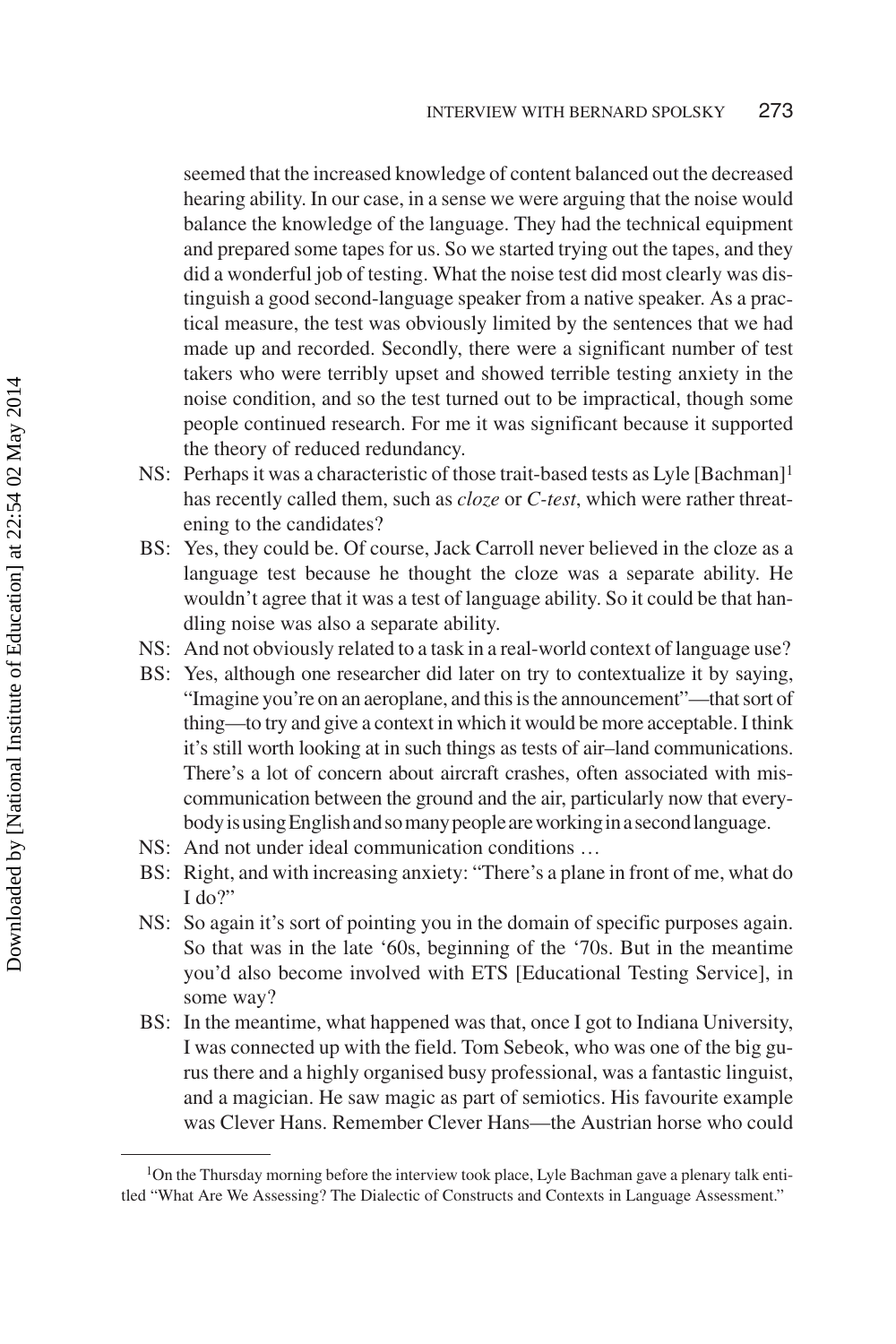do arithmetic? It was a circus performance; you'd give the horse a mathematical problem, and it would tap its foot a number of times and give the correct answer. People tried to work out for years how it did this. It turned out it wasn't doing mathematics. It was just watching the faces of the people around and when it got to the right answer, it recognised the changes of expression and stopped tapping! That's real magic—a pretty highly developed skill that nobody recognized. Anyway, Tom got me connected with linguistic activities. He got me an invitation to the meeting where Harold Allen reported on the first U.S. national survey of the teaching of English to non-English speakers in the States. And out of this initiative developed TESOL and various other organisations. So having been at that meeting, I got to know people connected up with the growth of TESOL when it was founded, and having been at Upshur's Michigan testing meeting, I got to know language testers, too. As a result, I was invited to be a member of the Committee of Examiners for TOEFL [Test of English as a Foreign Language] at what was an interesting period. It had by then lost its independence, but it was still jointly owned by the College Board and ETS. The usual setup at ETS is for a test to have a nominally independent board, appointed by ETS staff, who would have responsibility for the test and contract the work to ETS, who could say that there was a board setting policy. But in this case, the College Board was still taking a serious interest in TOEFL and so everything about the test had to be justified to the College Board's people—people I knew through the National Association of Foreign Student Advisors [NAFSA]. I was active in the Association for Teachers of English as a Second Language, who were the English teachers in NAFSA. That gave me a political connection with people who were involved in running TOEFL at that stage. I was appointed to the Committee of Examiners and spent 2 or 3 years being invited to Princeton and put up at the Princeton Inn (which an assistant professor could not dream of affording in those days), driven out to the campus, and met all the serious senior people at ETS like Bill Angoff, with whom I had many fine conversations. I remember one trip we made one day (it was snowing) as we drove from the College Board's office in New York out to the ETS campus at Princeton and the two of us were sitting in the back of the car discussing language tests. The particular topic was the very high correlation between parts of a language test—that whatever you did, you were getting much higher correlations than anybody did in any other kind of test. The exception was Latin, the one language that acted like tests in other subjects in which the parts were reasonably independent. Of course, this supported our thoughts about overall language proficiency and that sort of thing. So talking to the researchers at ETS was very exciting. But then we sat down with the test development people who would take us through the printouts of results.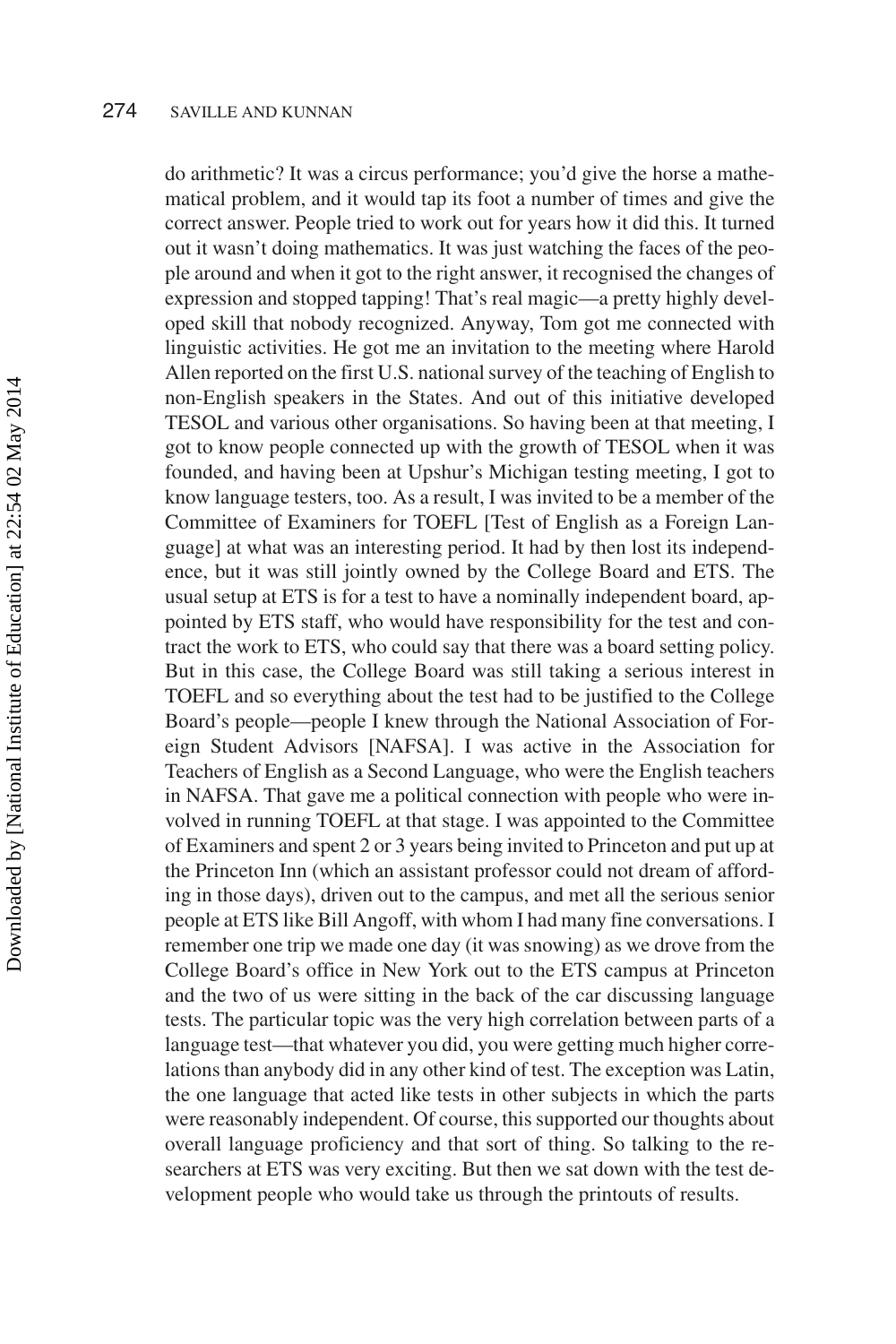- NS: Who were they?
- BS: I don't know. They were just technicians; they weren't testers; they weren't language testers—nice people, but they just got the printouts. There was nobody in language-testing research working with TOEFL—the woman who was running it was an assistant manager who had been put in charge of TOEFL after Les Palmer left. We'd get to meet researchers like Angoff and John Clark, but they didn't sit with the committee. I remember spending one wonderful day going through the whole of one part of the test being unable decide what the items were testing—were they vocabulary or idiom or lexicon or grammar or what? I think, at the end of the day, we realized that the separate vocabulary test, with all the problems of memorization, was not needed.
- NS: Were you involved at that time in the discussion about whether to have the writing test?
- BS: No, that wasn't an issue. That didn't come to us. We were the Committee of Examiners. There was another committee somewhere which discussed policy matters. The two committees met at different times. What I think embarrassed ETS is that some of us on this Committee of Examiners knew more about testing than we were supposed to—usually, the Committee of Examiners consists of subject matter experts who have no idea of what's going on in testing.
- AK: Yes, I agree with you because I was on the Committee of Examiners Board for 6 years, and we were a group who knew a lot about language and a fair amount about psychometrics, too, unlike the mathematics professors who were brought in to design the mathematics section for the GRE or the SAT. They knew the mathematics part, and they seemed to rely more heavily on ETS experts to give them expertise in terms of testing. But in our case we were fairly knowledgeable.
- BS: Well, the mathematicians could have argued with the statistics, but they couldn't argue with the psychometrics, but we could in lots of ways.
- AK: In your book, for example, in *Measured Words*, you were critical of the use of expertise from the TOEFL committees. You said something like ETS would invite well-known language testers to be on the Committee of Examiners and use that as a way of claiming that they have consulted with the best.
- BS: Well that's the basic ETS structure which I learnt about when writing that book. Remember the way in which ETS was set up: The College Board used to do its own testing and had an office in Princeton for the design and production of tests. It decided, in the late '40s I think, to split the office off and set up ETS as an independent corporation to handle test production. The College Board would contract with ETS to develop and administer its tests. ETS was set up as a nonprofit corporation in New Jersey incorporated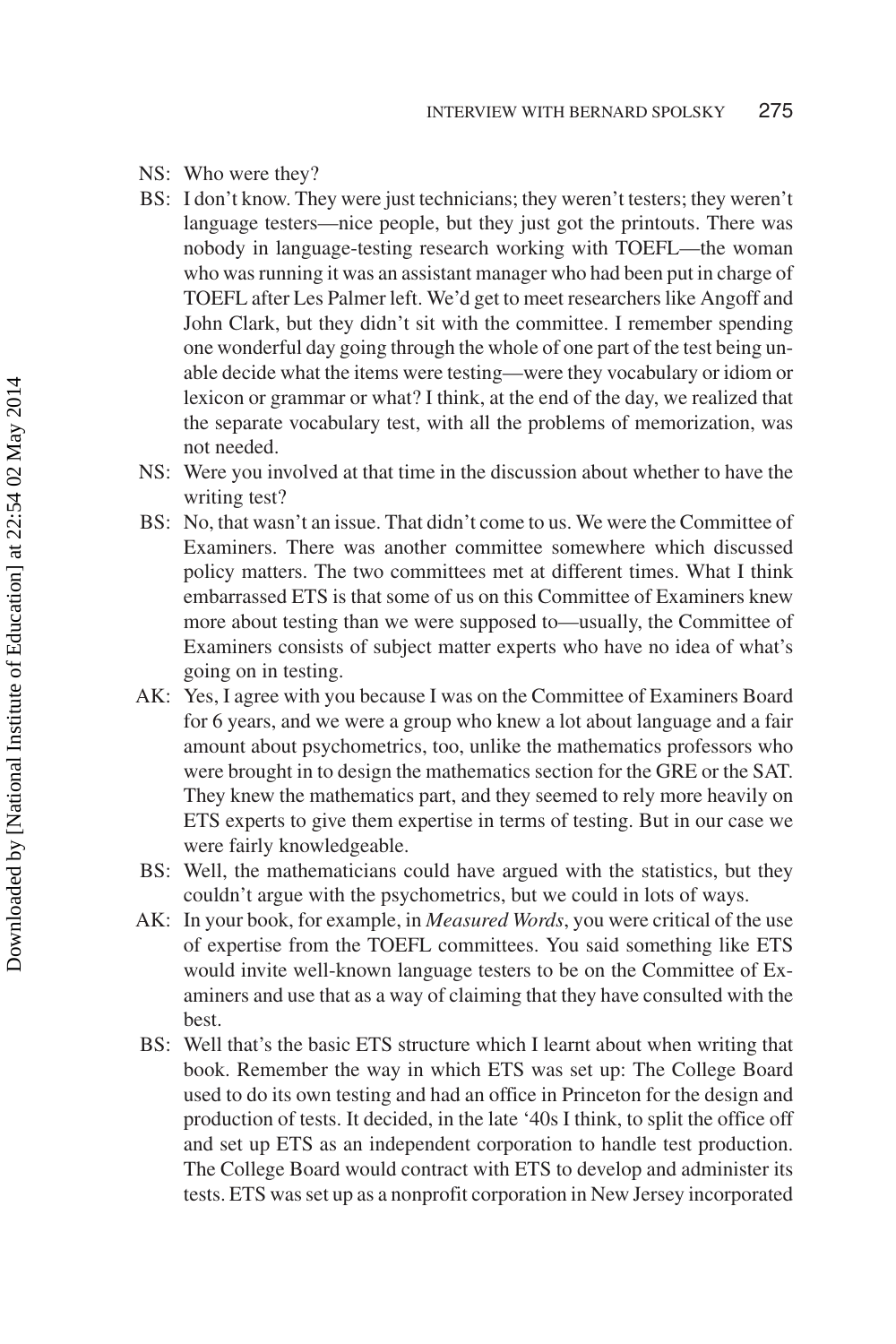under the New York Board of Regents. Now, a nonprofit corporation didn't have to report its finances to anybody. You couldn't find out what happened; you couldn't find out where the money went or where it came from. Most of it seemed to have gone into building the campus and the Chauncey Centre, not paying terribly high salaries at that time but making life very comfortable for its senior people, building up a wonderful research group who were given comfortable facilities on the campus and so on. The Chauncey Centre was very, very useful because it was open to senior testers in the country who wanted to come and study, and it was also available to appropriate senior government people who wanted to use it. The Secretary of State, as a regular thing, would have meetings and sessions there, so ETS had excellent relationships with government. In effect, ETS was virtually out of control. The other testing corporations, like Psychological Corporation, set up early in the '20s, were set up as for-profit organisations, and they were later taken over by publishers. But ETS remained completely independent and was completely untouched until the court cases around about '79, '80—when people actually got court orders to open up the exams and to find out what was going on. I remember a meeting of the Center for Applied Linguistics [CAL] Board of Trustees: William Turnbull—who had been vice president of ETS when it took over TOEFL and whom I succeeded as chair of the CAL board—was at the meeting the day that the court decision came out, and he was getting telephone calls from ETS all the time. Everybody was terribly nervous: "What's it going to do to our whole system if we have to actually let people see our exams after they've been given?"

- AK: It was called "truth in testing" legislation.
- BS: Until then ETS had been virtually untouched by anybody. There's a fantastic report done for Ralph Nader and his consumers organization which was investigating ETS operations. It was completed in 1980, and you never read such a frustrated piece of writing, as the investigator realises he can't get answers to his questions. He can't find out how they were being run and what they were doing, where the money was going and how they were making their decisions … a very interesting way in which institutions take over.
- AK: In *Measured Words*, you said that both at ETS and at Cambridge, something like, people made decisions that were not professional or academic but somewhat personal … so that they would champion their own ideas.
- BS: Well, institutional, political—but if you look at any organisation, it is like this. There were different struggles going on in the two organisations. The thing that I looked at particularly in the book was the way in which TOEFL was taken over by ETS, which was a very intriguing event. Originally, the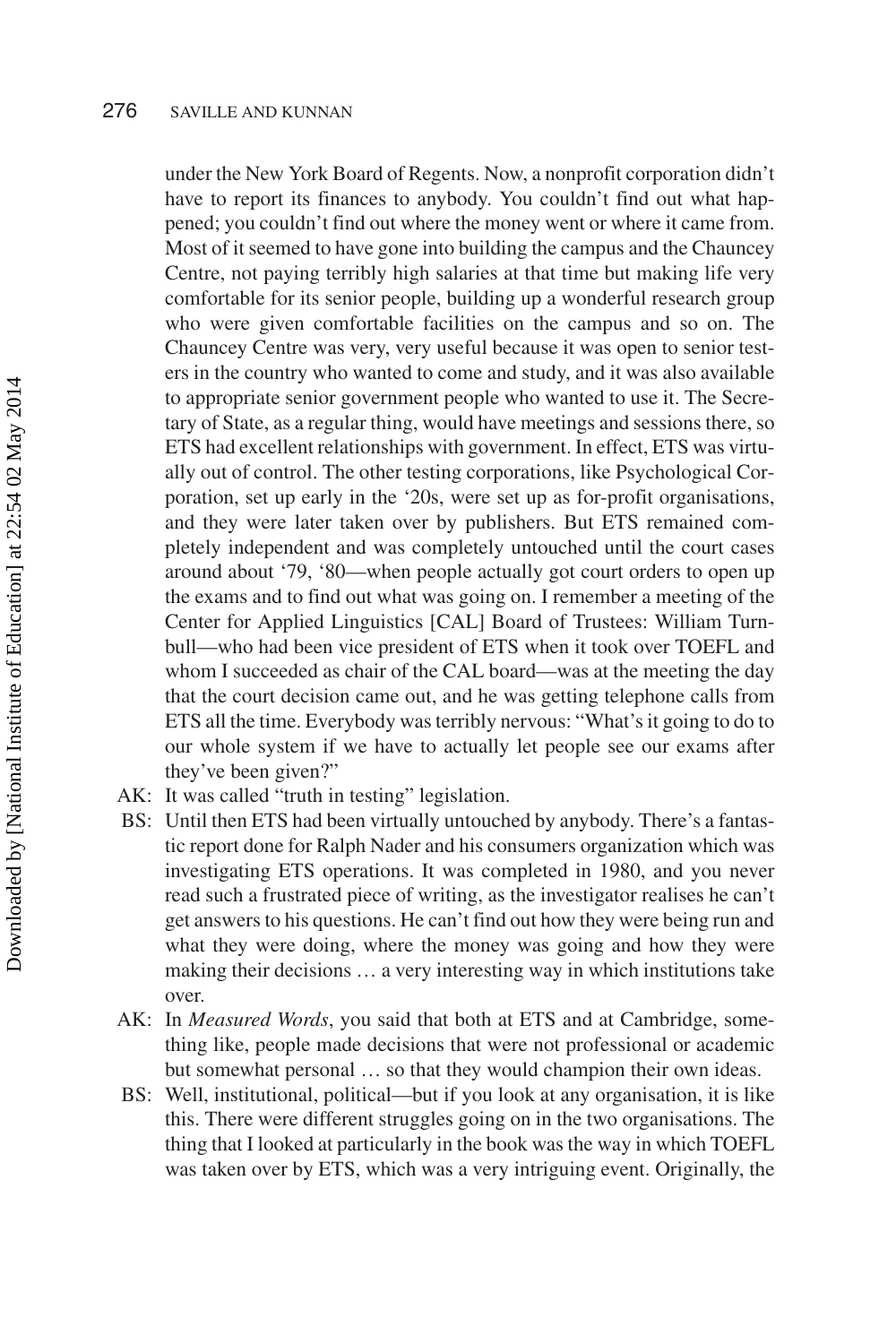initiative for a test of English as a foreign language came from the U.S. government—after the passing of the 1924 Immigration Act, which, you remember, set quotas for immigrant by picking years in which the right people came.2 They picked the years when there were few Orientals, Slavs, Jews, or Italians but large numbers of Northern Europeans. That's how the quotas were set up. This reflected the growing isolationism that developed in the U.S. after the First World War. Psychologists have some responsibility for this. Brigham, who had been involved in the mass army IQ tests, wrote a book which explained why Italians, Jews, let alone Blacks and Orientals, were not intelligent. He later changed his mind before he got his job at the College Board. Before that, he gave evidence to Congress on the Immigration Act. Shortly after the act was passed, the immigration authorities noticed that there was a loophole, as the act said anybody who applies for a visa to study at an American school (which meant high school or university) was automatically granted a student visa. How did you know they were actually going to go there and study? In 1926 it was realized that an English test would exclude applicants unprepared for study. The College Board developed a test, first administered in 1930 to under 30 candidates (the changed economic situation meant the numbers interested were low). It was given again in 1932 to 139 candidates, including 82 engineering students in Moscow, with testers sent from the U.S. The same test was given for the fourth time, in 1935, but no money was available to develop a new form. In 1938, someone suggested using it for groups of Jewish refugees who had to prove knowledge of English to be admitted to the U.S., but it was no longer available. So they had to rely on what else they had got,

<sup>2</sup>Immigration Act of May 26, 1924, 43 Stat. 153. In response to growing public opinion against the flow of immigrants from southern and eastern Europe in the years following World War I, the U.S. Congress passed the Quota Act of 1921 and then the even more restrictive Immigration Act of 1924 (the Johnson–Reed Act). In conjunction with the Immigration Act of 1917, this governed American immigration policy until 1952 (see also the Immigration and Nationality Act of 1952).

<sup>1921</sup> The Immigration Act limited annual immigration to 350,000, and quotas for each nationality were introduced.

<sup>1924</sup> The National Origins Act imposed a total quota on immigration of 165,000—less than 20% of the pre–World War I average. It based the number of immigrants allowed in from any particular nation on the percentage of each nationality recorded in the 1890 census. It was a blatant policy to limit migration from southern and eastern Europe, which mainly occurred after that date. For example, in the first decade of the 20th century, an average of 200,000 Italians had entered the United States each year, but with the 1924 act, the annual quota for Italians was set at less than 4,000.

<sup>1927</sup> The annual immigration ceiling was reduced to 150,000.

<sup>1929</sup> A revision to the National Origins Act was introduced. An immigration ceiling of 150,000 was made permanent, with 70% of admissions reserved for those coming from northern and western Europe and 30% reserved for those coming from southern and eastern Europe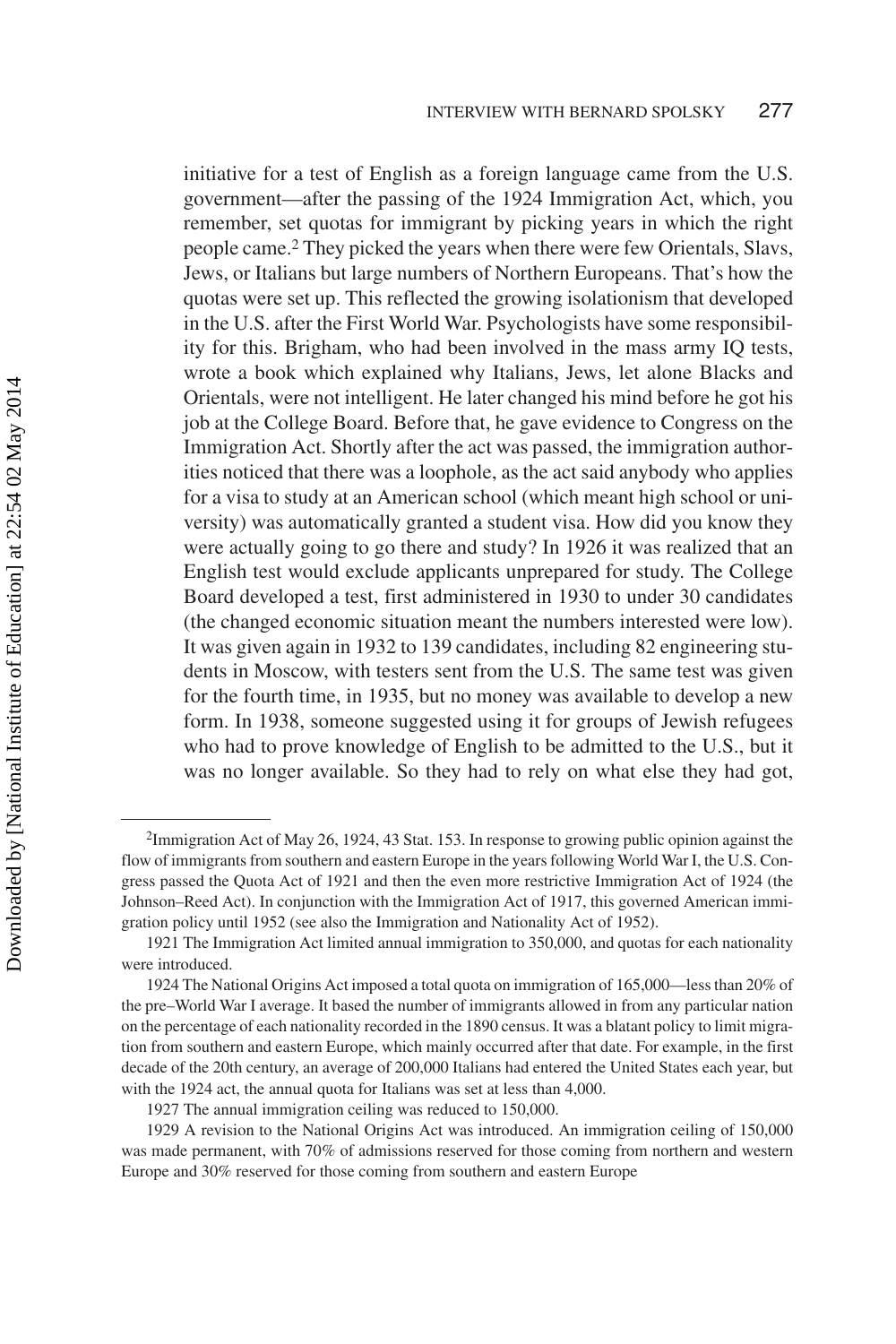whether they used the Cambridge test or what they used I don't know. There was a second effort to develop a test for foreigners after the Second World War. Charles Fries from Michigan was invited to a planning meeting and took his student Robert Lado with him. The College Board then developed a test of English as a Foreign Language that they used for quite a few years. That test was used but was not secure, and in the late 1950s, the demand for a more secure test arose. Charles Ferguson, with Ford Foundation support, called a meeting in 1961 at the Center for Applied Linguistics, inviting John B. Carroll and Robert Lado and other testers. That is where TOEFL was designed, planned to be run by an independent organisation. Two experienced language testers, David Harris and Lesley Palmer, were given a year to develop it. They were assisted by testing experts from ETS with funds from Ford. As the year went by, it was clear that it was going to take longer than they thought to do it. They had set up a test committee made up of experienced EFL [English as a foreign language] testers and teachers from all around the country to become test writers, working in pairs at the same school, each pair given a section of the test to write. The committee was brought in for a week to discuss the specifications for the items and then sent home to write. When the items came in, David Harris and Les Palmer started editing them. Now I don't think a single item sent in was acceptable, so Palmer and Harris spent all their time writing items. As time went on, the money started to run out, so they went back to Mel Fox, the person at the Ford Foundation responsible for all the language-related grants. In preparing a case to present to the head of Ford, he visited the College Board and asked the vice president to seek the board's support for this. The detailed story is in my book *Measured Words*. In the College Board records, I found his papers, and among his papers was the draft of his statement to the board, in which he said, "I don't know why we should support this project. I don't know these people. I don't know anyone working in it." This was a lie: The vice president had worked closely with the ETS expert on a number of tests. So the College Board simply refused support for continuing the work. That upset Fox—he didn't know about the VP's treachery—but even worse was to follow. When Fox went to see the president of Ford, he started asking him questions like "Why do you need a test like that in English. Why don't you give these people tests in their own language?" Fox was surprised at the question. But it was the time when the College Board was planning the Spanish SAT, so it was pretty clear someone from the board had talked to the president of Ford. There's a whole lot of earlier correspondence that explains the College Board's nervousness. They sent a junior person to the meeting at CAL in 1961. Directly after the meeting, she called the New York office and wrote an urgent letter to the president of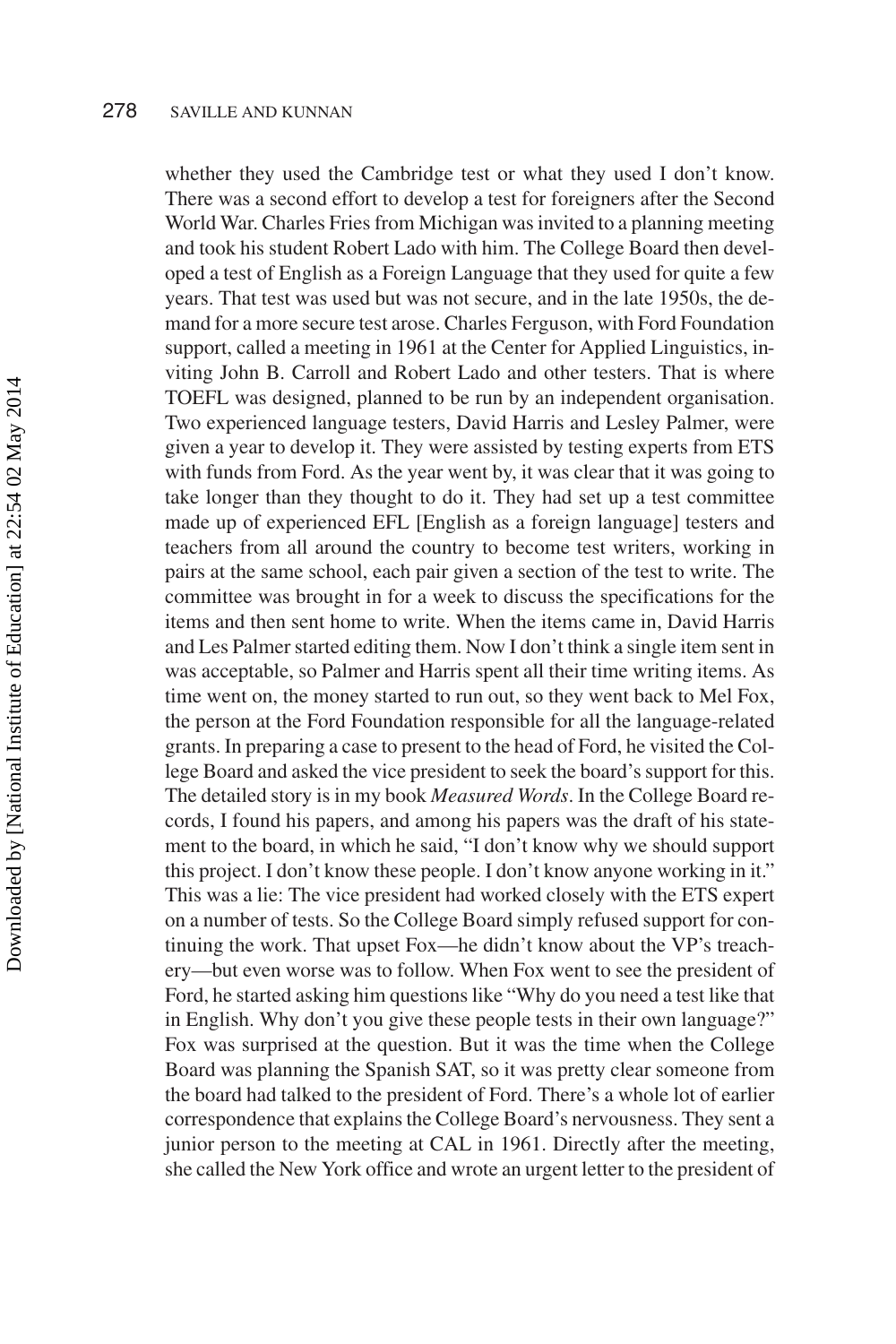College Board, who was on sabbatical leave in France, saying that a terrible thing was happening: A new group was trying to take over EFL testing and establish their own exam. In his presentation later to the board, the treacherous vice president was even more specific—he saw it as the newly come Ford Foundation trying to muscle in to areas better left to the Carnegie-supported establishment. As a result, the president of Ford said to Fox, "No, they can't have that much money; there isn't the support for it." He went back to the TOEFL Committee and said, "We're sorry. We can't get any money." So the TOEFL Committee was in a quandary. Just by chance, the representatives of College Board and ETS who were members of the committee said, "Oh, we'll take it over for you. We'll handle it." So TOEFL lost its independence and was handed over to joint ownership of College Board and ETS. They, of course, went straight back to the Ford Foundation, who came up with all the money needed to do the development. But the story doesn't end there. TOEFL now belonged to College Board and ETS jointly—that's the period that I was on the Committee of Examiners. Now, during that period, the test continually, every year, lost more and more money, until finally somebody from ETS said to the College Board, "Well, you know, you're losing money on this. Do you want to get out?" and they said, "OK," and they got out. And the next year, with ETS as sole owner, the test stopped losing money, and it remained under ETS control from then on and was one of the most profitable tests they had for many years.

This is where the comparison with what happened in UCLES [University of Cambridge Local Examinations Syndicate] is intriguing. Once ETS had the test, they simply kept it going as part of their machinery, and when Les Palmer, who was a director the first year or two, left, they appointed a woman who was an administrator, a business manager from somewhere, to run it. And that's how they continued to have it run, by a business manager. They responded when there was external pressure, like the pressure for the speaking test which was developed when the state legislators started complaining that their children couldn't understand the foreign assistants who were teaching them math and computers. The writing test was also a response to external pressure. But it was always from outside; it was never internal.

The intriguing difference with UCLES was that after it had gone through its big shake-up as a result of the comparability study and the realisation that the test was not psychometrically defensible, it set up a new organisation, an organisation that was able to keep putting the money back into test development, presumably partly because it was an embarrassment to UCLES to make money. At the time of the TOEFL–Cambridge comparability study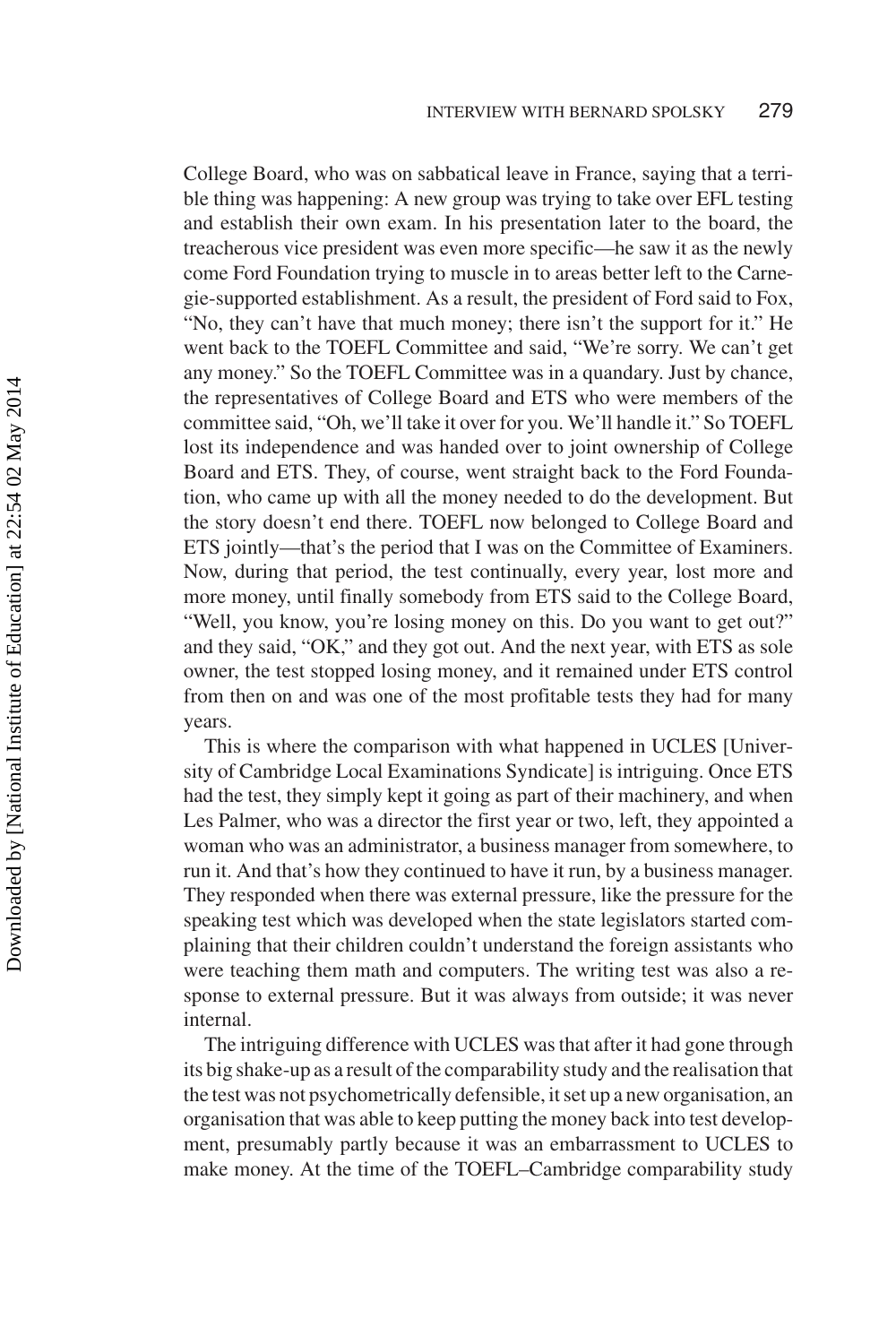(Bachman, Davidson, Ryan, & Choi, 1995),<sup>3</sup> they had just given £2 million sterling to set up Gillian Brown's new centre.<sup>4</sup> When I asked why, I was told, "Well, we've got this money, and if we don't spend it, the university will take it from us anyway." UCLES couldn't hide its money.

- NS: Yes, as part of the university the only "shareholder" of the syndicate is the university itself. It can use surpluses for educational good works, including, of course, reinvesting in itself or other aspects of the university. The endowment for Gillian Brown's department (which is now John Hawkins's department) was one of those. And so it had a different history from ETS and up until the 1980s, it didn't actually have any surplus money.
- BS: Yes. If I remember rightly, the whole of the comparability study was to try and keep control of the European market when Cito was threatening to start its own version of TOEFL which could have become a competitor. So it's nice to have an economic issue turning up. But then comes the critical question, what *do* you do with profits? ETS didn't attempt to build up its test, but UCLES did, and from that point of view, I suppose UCLES wins in a very real sense.
- NS: It's interesting though that your recollections take us back to 1961 and, then, to when TOEFL became established—when was it, 1964?
- BS: Well, at the end of the first test, yes.
- NS: And by that time, had ETS decided not to have test of writing?
- BS: They decided that at the 1961 meeting. Again, there was this paradoxical mix of motives. The ETS man who helped plan TOEFL as a testing expert, at this stage in 1961, was working with the vice president of College Board (the one who denied knowing him). They were trying to get writing back into SAT and were conducting experiments to show how to do it. But when he came to the TOEFL meeting in which they were planning the new test, in like 2 minutes of discussion, somebody says, "Well, can we have a test of writing?" He replied, "No, it's too expensive. You can't afford the cost of airmail with Pan Am. We'll never afford postage." End of discussion of a writing test.

<sup>&</sup>lt;sup>3</sup>This was a major study which compared the Cambridge First Certificate in English with the Test of English as a Foreign Language and investigated similarities in test content, candidature, and use. It was carried out between 1987 and 1989 by Lyle F. Bachman, Fred Davidson, Katherine Ryan, and Inn-Chull Choi on behalf of the University of Cambridge Local Examinations Syndicate. It is described in full in the first volume of the Cambridge English for Speakers of Other Languages / Cambridge Univeristy Press Studies in Language Testing series (1995) and an extension study in Kunnan (1995).

<sup>4</sup>The University of Cambridge's Research Centre for English and Applied Linguistics was established in 1988, funded by an endowment from the University of Cambridge Local Examinations Syndicate. It is a freestanding department of the university, though its staff members are also members of the faculty of English. The first director until 2004 was Professor Gillian Brown. Since then, the post has been held by Professor John Hawkins. See www.rceal.cam.ac.uk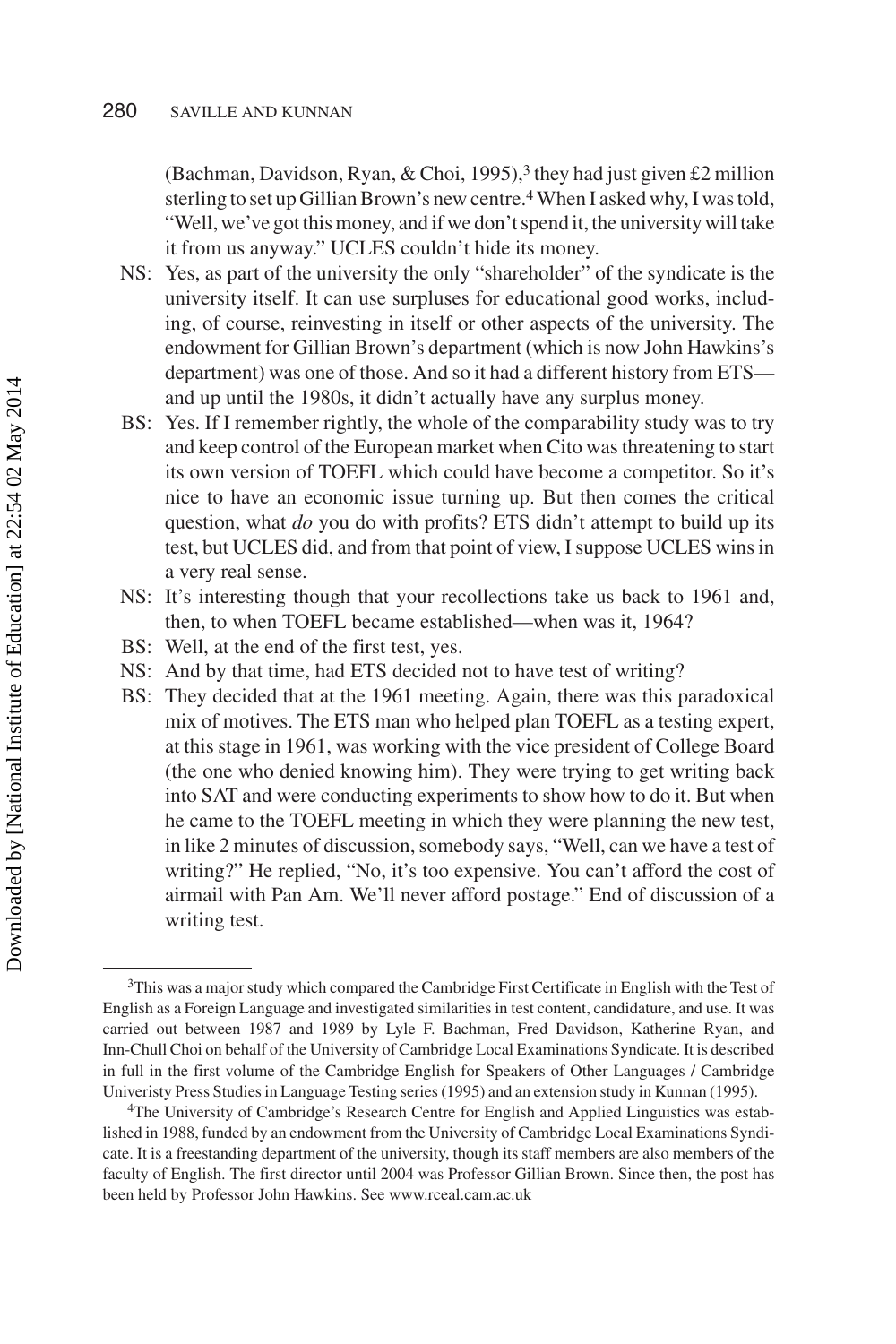There was another administrative bureaucratic matter. One of the reasons the test, in fact, was not making money was the understanding that, after candidates paid the fee to take the test, they could have as many reports as they liked sent to the universities. The cost of preparing and mailing a report was high, and that's where all the money was going—that's why there was no money to include writing—certainly no money to do any work on a speaking test and no money to think about the predictive testing, which they originally thought they were going to do. No money for research.

- NS: So there wasn't a principled rejection of the more subjective in favour of the objective testing which had come out of the structural movement—the Lado and Fries era?
- BS: No, it was because the subjective was expensive.
- NS: And not because of the principle or because it was unreliable?
- BS: Yes, that's right. There was plenty of relevant research going on at ETS. There were plenty of people developing new kinds of testing techniques. But it was never under the control of, or even directed towards, TOEFL.
- NS: From what you describe, TOEFL, when up and running, developed its own momentum for 40 years.
- BS: Yes, you couldn't change it. I mean, you couldn't attack the standards because the test had been calibrated on that very first group. And the first group was a fairly unnatural group of students already in the United States, studying at larger universities, and that's where the calibration was done and from then on everything had to continue to agree to that. So with that on the one hand and with the enormous growth of candidates from Hong Kong, Taiwan in particular, and then Japan and with the ways that they prepared for the test, you produced a test that was getting more and more meaningless to more and more people but which was absolutely established. Then TOEIC [Test of English for International Communication] was developed as a new way of selling TOEFL. It was good business.
- NS: When did you first think about your three-trends analysis, then, of the eras, if that's the right word, of testing?
- BS: Well, I suppose that was fairly early on, a self-conscious concern about "Where were we?" and "What were we doing?"—and it was quite wrong, now that I think about it. It was one of the reasons that in the measurement book I got into history. I suddenly realised that I'd written this article with the three trends, which was the way we saw things when I started out. There had been something traditional in the old days, the psychometrist–structuralists came along and fixed everything, but now we're sociolinguists and transformationalists, and all that stuff must be wrong, and we're doing the really good stuff, right? We're the "modernists," or whatever it was. But then, when I started writing about testing history and looking at it more closely, I started wondering, "What really was going on?" I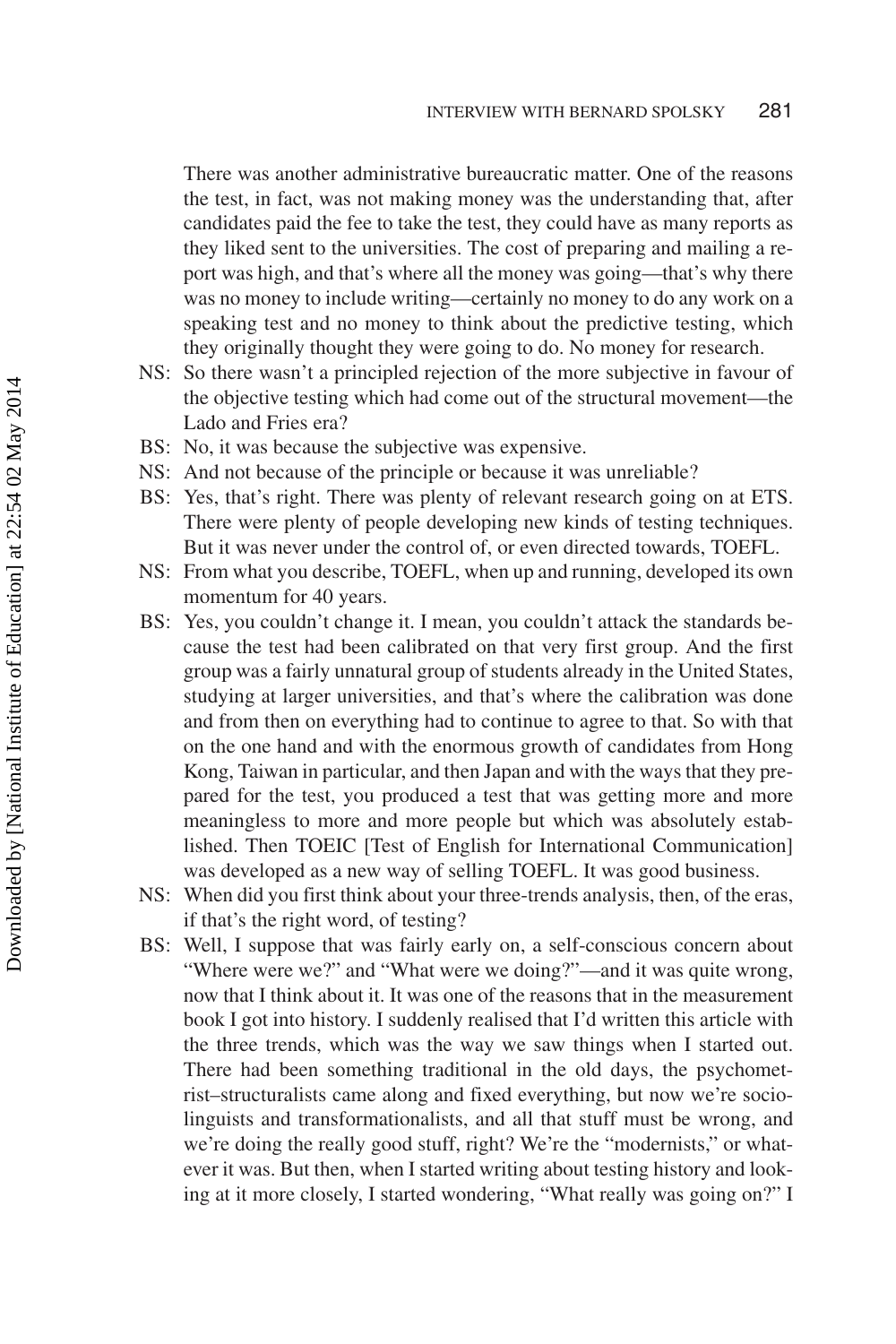wasn't at CAL in '61, you know—actually, I was in the Israeli army at the time. I wasn't in America, and I didn't know what was happening. And I came in with a view of the field at that time that assumed that everything after '61 was good and that everything before then was bad. I had terrible fights with Lado, not with him personally but with his students and his colleagues who got terribly upset at the things that not just me but others would say about him, and really we were quite wrong. We misread Carroll. We assumed Carroll had said that Lado was wrong, but what Carroll said was, seeing that Lado has just written this wonderful book all about item tests, he would now talk about what's left over—integrative testing. And, also, the other problem is that Carroll *had* written a history of language testing that I finally found buried in the archives. It was in '54 I think. He was gearing up for various testing studies, and he gave a paper at the Georgetown Roundtable and offered the manuscript of his state-of-the-art study to Georgetown to publish, but they said, "No, we don't need it; we don't want it." There are half-a-dozen copies around in a few libraries. It is really very good and a clear statement of what people knew about language testing at that stage. Well, it worried me—that I really hadn't learnt all that real history, so I tried to go back and read what I could. And *Measured Words* got longer and longer. The first half of the book is leading up to 1961, aiming to say this is where it was all coming from, this is what was going on. There was a lot of very exciting research and development going on, you know, with somebody like Jack Carroll, really brilliant, wonderful. So I got a much different view as time went on, and my book tried to develop it. I'm still rethinking, as one does, about what goes on. There's a sort of critical break that hasn't hit us as hard as it should, between, what shall I say, the people who base everything on linguistics and the linguistics that is going to relate ultimately to the structure of the brain, and so on, the sort of physical embodiment of language ability and the breakaway by the sociolinguists, the people who want to fit everything into a social context. Again this is presumably what Lyle [Bachman] is trying to clarify, but he hasn't gone far enough in either direction. But it's fascinating because both of them are there; in other words, language exists in the brain, and the brain is ultimately chemical actions, but the shape it takes depends on social structures of a very complicated kind, and you build up a very complicated construction of all the things working in together.

NS: And it's never fixed?

BS: And it's never fixed. And it never stops, and it's always moving, and they are all variable, and your chemicals may be getting mixed up all the time! And anyway, most people don't understand other people most of the time, even speaking the same language. Not quite perfect communication either, so why should you be able to test somebody? But anyway, what was going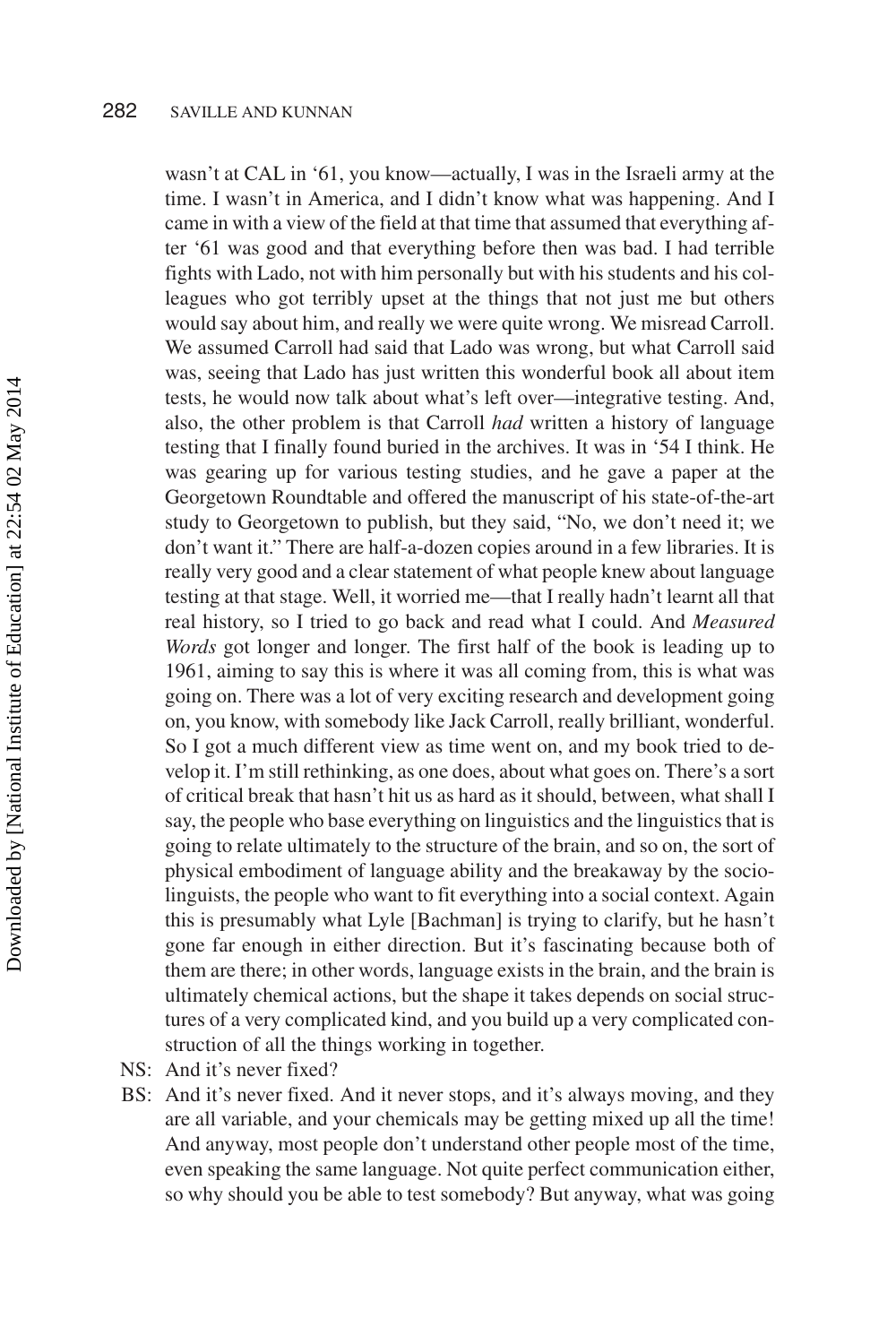on here with me, I now realize, is that while my first interest in language testing was, I suppose, much more linguistic—"What does it mean to know a language?" I asked. But hearing Bob Cooper's paper at the Michigan meeting in 1968 where he brought the sociolinguistic aspect in for the first time—he'd read Dell Hymes, *The Ethnography of Speaking*, which wasn't really published widely yet—and knew about the start of sociolinguistics. His Michigan paper was about the testing Fishman and Cooper were developing for the barrio study in New Jersey, and they realised that it wasn't just enough to measure the four skills. You had to deal with those skills in their various social contexts, and this is where Fishman's notion of domains moves in and you start getting a fascinating sort of ecological picture of the person, profiles of quite complicated differences in people using different languages in different domains, being better in different domains with different things. There are, for instance, plenty of people who do all their speaking in one language and all their writing in another. So I got more and more interested as time went on in this dimension of things and moved away from testing and moved into language policy. Well, first, educational linguistics and into language policy, now into language management. I remain connected with language testing, but it is no longer my central concern.

I remember the study we did when I first started to work with the Navajo Nation. I moved to New Mexico in 1968, and we started the Navajo reading study a year later.

- AK: And you published a paper on Navajo language maintenance in 1970 …
- BS: Yes, so that was the beginning of the project. Someone came along to us from the Bureau of Indian Affairs and said, "Here's a research project for you." I'd just arrived in New Mexico, from Indiana, where I had become interested in bilingualism but nobody was bilingual except foreign students. In New Mexico in 1968, the students were marching up and down outside the university, saying, "We want Spanish back. Give us back our Spanish." But there were plenty of my Spanish-speaking colleagues to work on this. A bureaucrat from the Bureau of Indian Affairs explained their problem. He explained that 50,000 of the 120,000 population of the reservation were in school and suggested I look at them. I went out and saw a huge boarding school with a couple of thousand students. I went from one class to another, and in every classroom I was taken into, the teachers were standing up talking in English and the kids were sitting there not understanding them because the kids didn't know a word of English. And so the bureau official asked me if I'd be willing to replicate the Modiano study from Chiapas in Mexico which showed that if you teach people to read in their own language first, they learn to read the standard language faster. So I said, "On condition that we can find out, first of all, if the language is still there."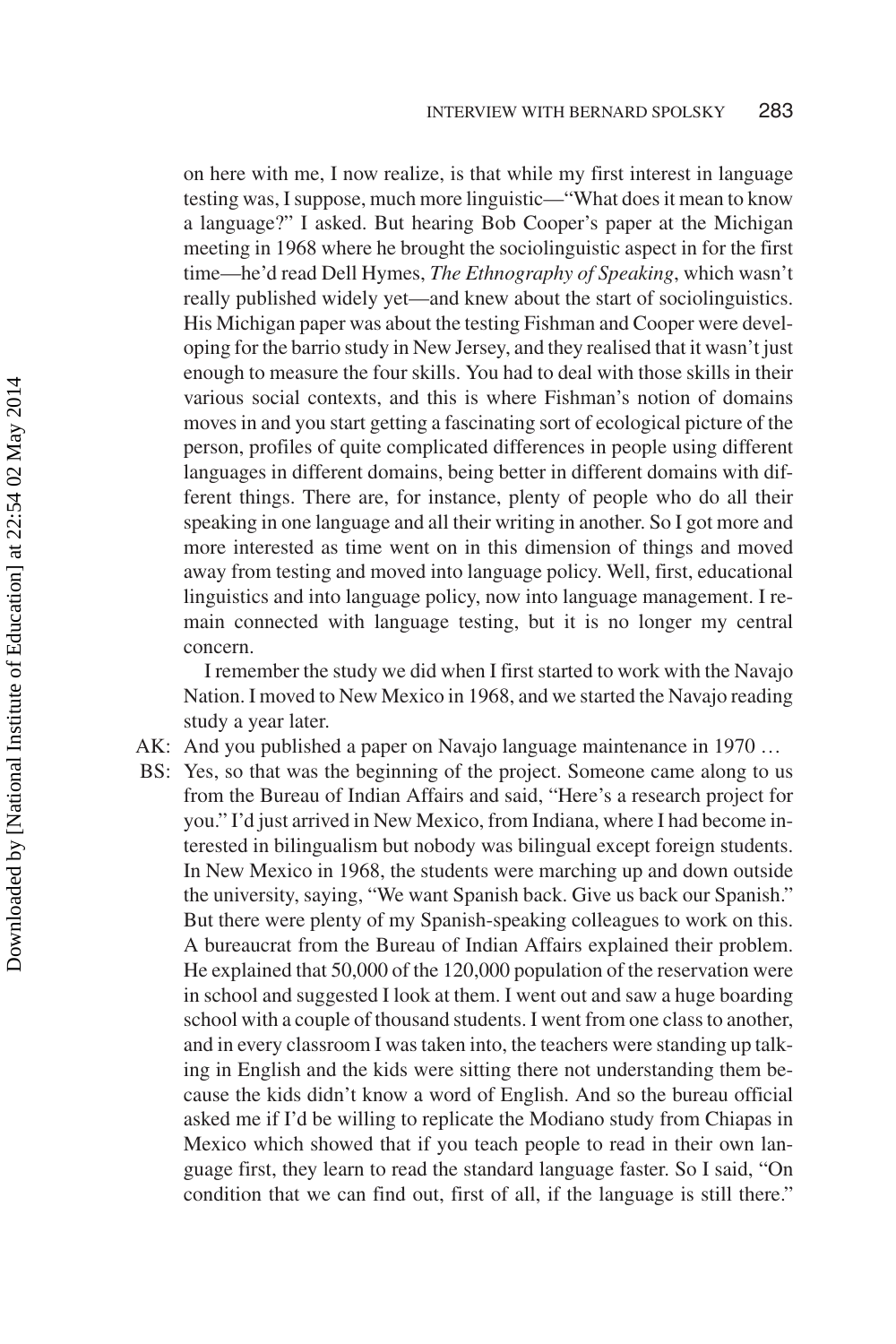They agreed, and so we made a survey of 6-year-old children coming to school for the first time. We asked the teachers to say, when the children started school at the beginning of the year, "Did they know any English or not?" Of course we wanted to validate the questionnaire. We were a bit nervous about using teachers who didn't know Navajo. So we needed to design a test to see if 6-year-old Navajo children knew their language. We came up with a very simple and intriguing test. You simply say to the child in Navajo, "Who are you born for?" This is a traditional greeting: "What's the name of your parents' clans?" Traditional Navajos ask this question to avoid incest problems. Anybody who answered that question came from a traditional home where they still spoke Navajo. So you were in no doubt who knew Navajo. If they couldn't answer it, then we tried to talk to them in Navajo, asking a set of simple questions. For the English validation, we had another set of simple questions. It was the combination of cultural and linguistic knowledge, which was intriguing. Later, the study moved on the sociolinguistics, the language shift, the whole issue of literacy, all questions that moved me quite a bit away from testing generally.

- NS: But the "use with care" idea with testing, presumably that came out of the interest in some of these policy and language use areas?
- BS: Yes. That came out of an invitation to IUS in Germany. Remember IUS? It was one of these groups in the early days —the Interuniversitatsprachtestgruppe (Inter-university language testing group).
- NS: Was that in Berlin?
- BS: No, it was Duisburg. A small group of testers there—Doug Stevenson, who had studied with me in New Mexico; Christine Klein-Braley, involved in developing the C-test; and Rüdiger [Grotjahn]. They started a little LTRC as it were, a little testing group, and had several meetings. The first time I was invited, I'd been to Germany once before, but going to Germany was a very difficult thing for me. I'd been to Stuttgart—I gave the test history paper, but I had left after giving my plenary—because I just couldn't stay there. So I was on the way to Germany again and trying to think about what to say at this meeting. In New York, on the way, we went to Ellis Island and were told about Ellis Island, and in particular I was struck by the staircase.5 When the immigrants came off the boats, they came into a huge hall with a large staircase leading to the examination rooms on the next floor. There were inspectors on the staircase with chalk: If they saw anybody having trouble going up the stairs, probably indicating lung or heart trouble, they put a cross on their back, as a signal to send them back to Europe. They

<sup>5</sup>In 1890 the U.S. government selected Ellis Island as the Federal Immigration Center for New York. The centre opened in 1892, and when the immigrants arrived there by sea, they were led through inspections to gain entry. The inspectors examined them for any signs of illness and asked questions as to their origins, where they were going, and their suitability for work in America. About 2% were turned back.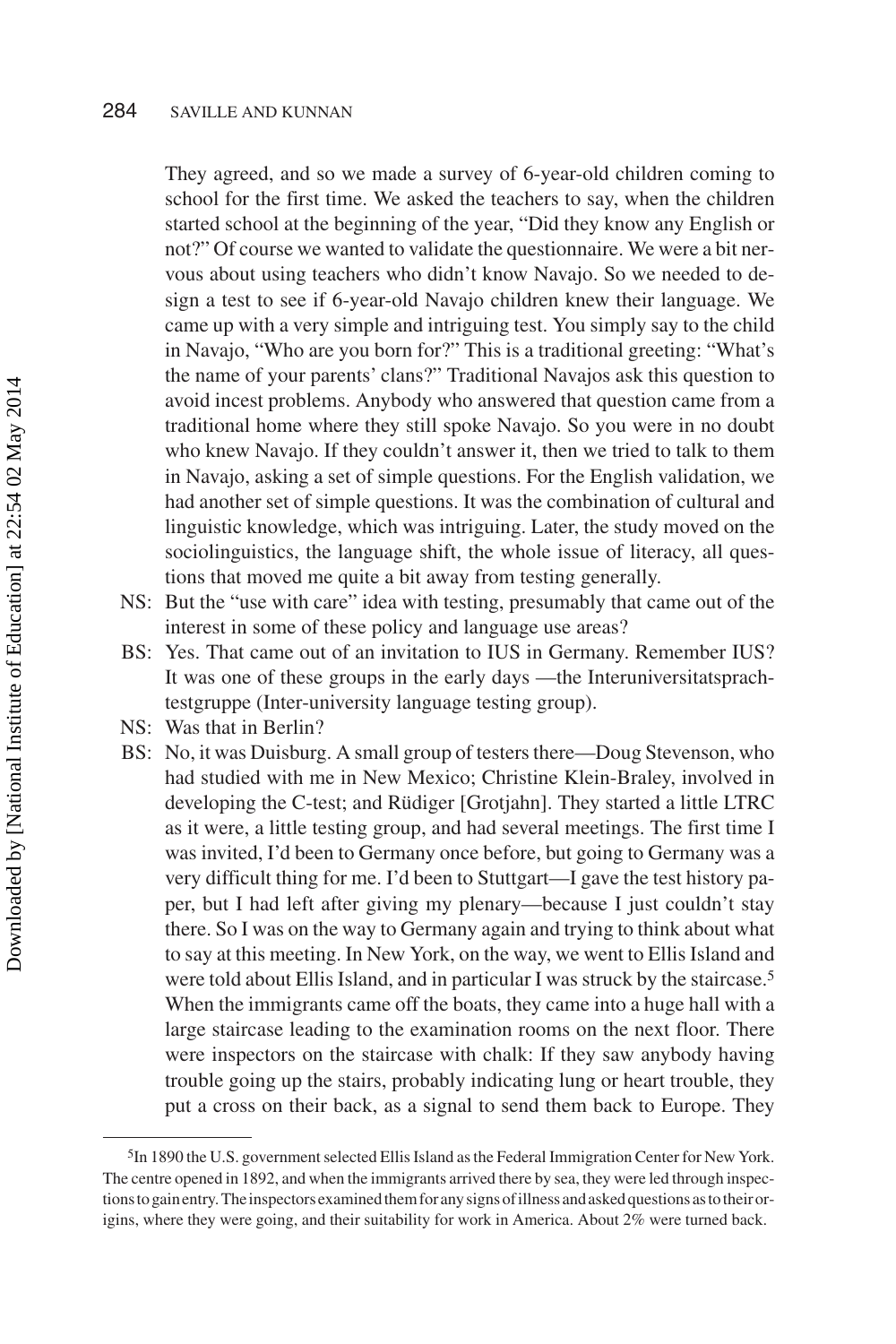were administering these rapid "medical tests" to make sure that only healthy immigrants were admitted. If you had enough money and you weren't travelling steerage, you didn't go to Ellis Island. You had your interview on the ship and were landed at the port, but if you came steerage, you went through this staircase examination. And so putting that together with concerns about tests being used to make, I don't know that we called them *high stakes* in those days, whatever it was, tests being used to make decisions like that, I gave a paper on the ethics of language testing.

- AK: This was the paper titled "Some Ethical Questions About Language Testing" in the Klein-Braley and Stevenson collection.
- NS: You had already reached some conclusions about the limitations of tests apart from their uses, the nature of testing scales and the reliability of tests, the notion of "unavoidable uncertainty." It had already occurred to you as a major problem in language tests or tests in general?
- BS: Of all tests … Edgeworth's argument is that it's not clear that human abilities are measurable. They are *judgeable,* but judges differ, as they should. I keep quiet these days because I'm still very uncomfortable about training of judges.
- AK: In fact, yesterday after the presentation on the raters, I was uncomfortable, too, about this movement to make raters totally uniform … I felt what was being proposed was that raters have to come to the rating table, as it were, after removing their backgrounds, their own understanding of the world; their own preferences and interests have to be left behind, and only the views that are usable for the rating which is set up by the test developer or the scoring rubric people are to be available. And my thought was that, if we did this, then we'd have people on the rating panel who are all identical judges. Do you have any thoughts on this?
- BS: Well, you have a technique—having two judges gets you reliability it appears.
- NS: And some triangulation of views …
- BS: Yes, and that's enough. But if you train judges so that they agree, then you finish up with one judge. You've got good arguments that if the judges are all the same, then you only need one judge.
- NS: But in practice you don't get them to agree perfectly—they only agree within limits because humans have a tendency to bring different perspectives to bear. So should we reach the conclusion that .80 reliability is probably what you want?
- BS: As much as you want in judgement. But having said this, then you know you are putting enough doubt into the final result that you have to be very, very careful with the use of the final results. That became the critical issue and the fact that the kinds of decisions which have been made usually, the decision point is at the very point at which the maximum variation is going on, right? If you simply cut off the top or cut off the bottom of the group,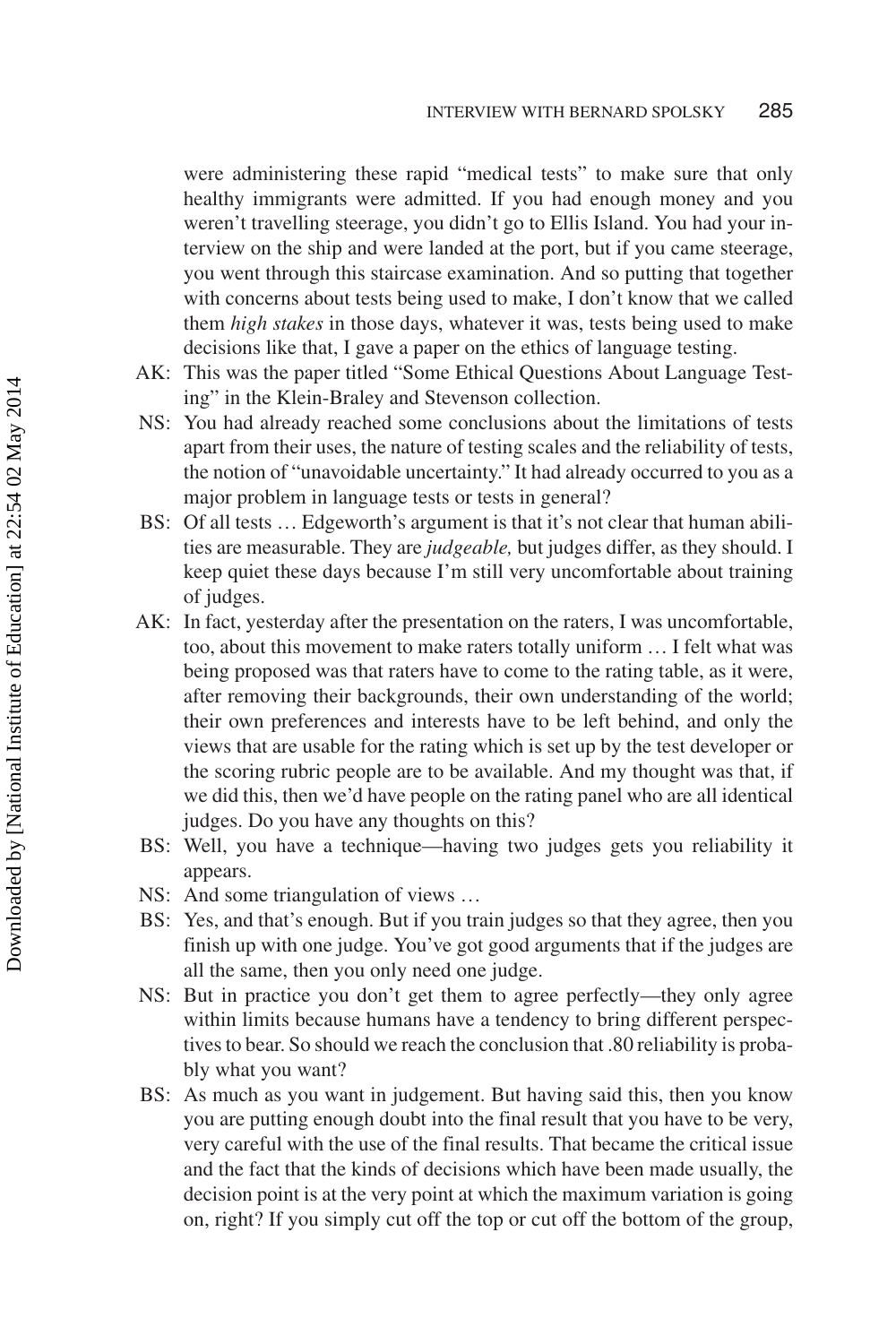that is OK, but if you try and put a cut anywhere in the middle, then you know you are dealing with areas where there really isn't too much difference. So it becomes a problem. The other big issue, I suppose, again looking at this now more from a language policy–language management point of view, is the amount of public and bureaucratic ignorance about the meaning of the test scores that, presumably, somehow, we must also do something about. I had some very hairy sessions with Israeli ministers of education when I was chairman of the ministry's English Advisory Committee on the inadequacy of the system by which their tests operate—no pretesting, no item analysis, some sort of quick monitoring and then broad interpretations. "The scores are better this year," "They are worse this year," and this kind of stuff. I remember sitting with this minister of education and trying to explain to him what calibration means, and he said "No, don't be soft. I was a teacher. I know what happens. If you want to give a test, you write down some questions. You give them to the boys, and you see how many give correct answers, and you know all you need to know about them." Well, it's that kind of view of what is going on in the business—the occasional headline in newspapers: "Big concerns about level of education—50% of students on this test failed and scored below the average…" 50% below the average! It's the assumption that whatever testing system is there, is correct—the belief in the examiner's semidivine status.

- NS: And perhaps a view that "if it was good enough for me, it is good enough for my children"—which has the effect of perpetuating the system.
- AK: There's a notion in laypeople's minds that tests are infallible. So, if you get a low score, it must be because you didn't study hard enough. This is the case in many countries, and so test developers can continue to do what they are doing and not change or make things any better.
- BS: One thinks about the SAT. Brigham kept saying, "This is not a test of intelligence, but it does seem to predict reasonably well how people will do at university. And that is all we kept telling you with this." And everyone said, "Ah, SAT depends on intelligence." And, of course, with the new testing movement—when was the last big one—in the '20s and '30s?—when tests really blossomed in America and didn't in England. In England, tests flourished in the 19th century—Gilbert and Sullivan in *Iolanthe* have this lovely couplet about selecting dukes "by competitive examination"—and then picked up again with the 11+.6

 $6$ The 11+ is an examination which was created as part of the 1944 Education Act and was given to students in their last year of primary education in the United Kingdom. The name derives from the age group of the students. It examines the student's ability to solve problems using verbal and non-verbal reasoning and was used to decide which type of secondary education would be suitable for students in a system with three strands: academic, technical and functional. It was largely discontinued in the 1970s but is still used in a number of counties in England and N. Ireland.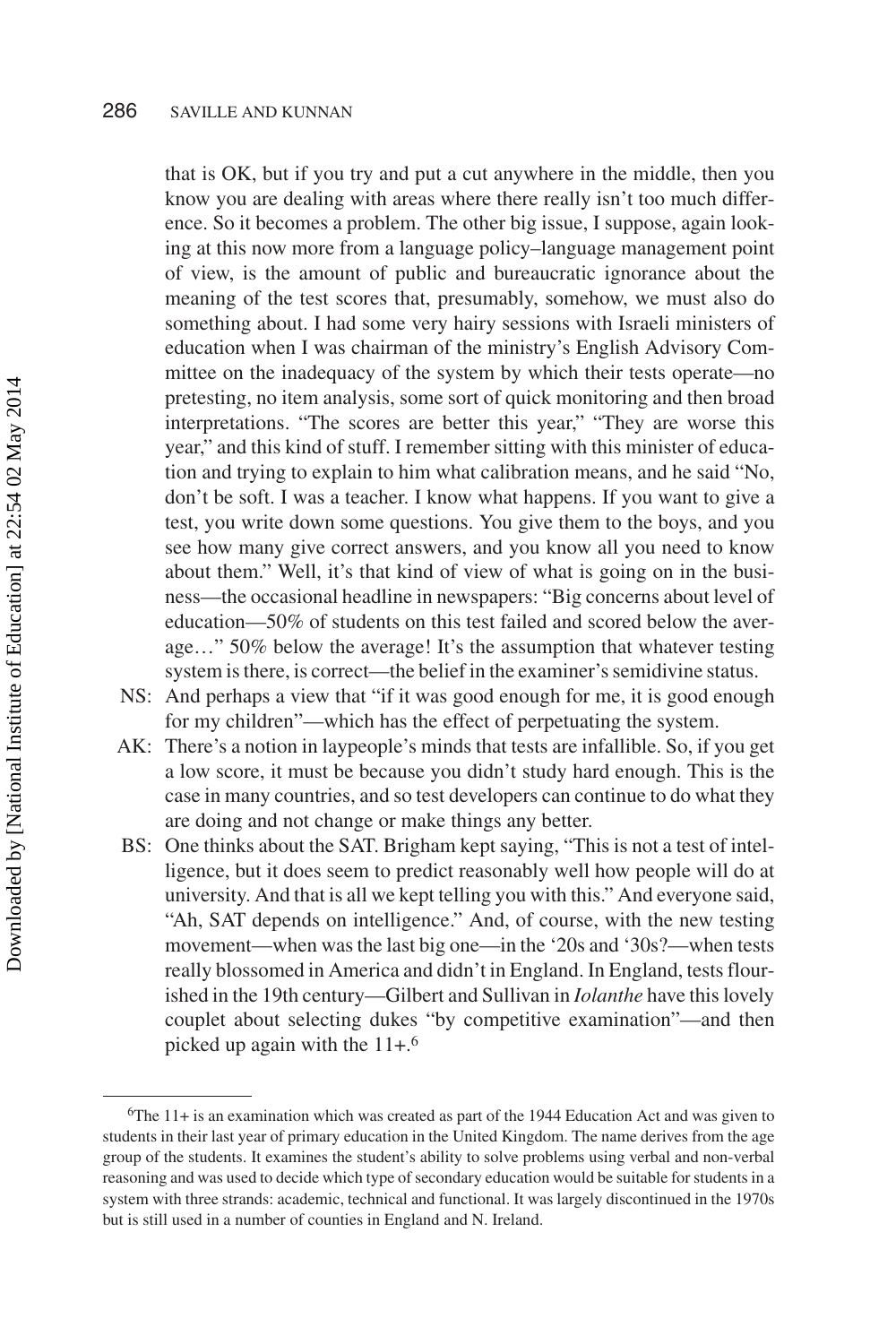- NS: Yes, the meritocracy movement under the Victorian era led to examination boards being set up—UCLES in 1858 and the Oxford Delegacy a year before that (see appendix).
- BS: By popular demand … UCLES was not set up by Cambridge because Cambridge wanted it; it was set up by Cambridge because—who got the first one? I think a school in Exeter wanted a test—and they wanted a local test.
- NS: It was a group in Exeter which led to the setting up of Oxford Delegacy. They wanted exams to be set by the university, but they wanted it to be taken locally. The same was true when UCLES was set up following petitions from other schools—hence, this apparently strange use of *Local* in the name Local Examinations Syndicate.
- BS: It was by popular demand because people wanted tests.
- NS: It's interesting. You now see a popular demand for tests in other European countries—perhaps it is a way of introducing a more merit-based approach to hedge the problems of nepotism and favouritism.
- BS: Right, that's the kind of thing the Indian Civil Service Examination was about. Germany resisted public testing for a long time, but it had testing for magistrates in the 19th century. But they didn't like tests.
- NS: And even now that persists.
- BS: With the PISA [Programme for International Student Assessment] project,<sup>7</sup> for the first time they suddenly discovered that their people were not doing as well as they thought and they were thoroughly shocked—and they had to develop tests to find out what is going on.
- AK: In the case of the Cambridge EFL examinations, the CPE [Certificate of Proficiency in English] started in 1913. Was that the exam which was used for the Indian Civil Service?
- BS: No, there was no connection. The Indian Civil Service exam was fantastic. In the year of the Reform Acts (1833 and again 1853), Thomas Macaulay pointed out the value of tests: "Now look at X. He was a first ranker at Cambridge—he's now the lord chancellor. All these people who did well in these exams are now the top of the civil service, and we should do the same thing in India. If our language were Cherokee, any man whose language was Cherokee and could write poetry in Cherokee and who could pass Cherokee would

<sup>7</sup>PISA is an internationally standardised assessment that was jointly developed by participating countries and administered to 15-year-olds in schools. It was implemented in 43 countries in the first assessment, in 2000; in 41 countries in the second assessment, in 2003; and in at least 58 countries in the third assessment, in 2006. Tests are typically administered to between 4,500 and 10,000 students in each country.

<sup>&</sup>quot;PISA assesses how far students near the end of compulsory education have acquired some of the knowledge and skills that are essential for full participation in society. In all cycles, the domains of reading, mathematical and scientific literacy are covered not merely in terms of mastery of the school curriculum, but in terms of important knowledge and skills needed in adult life." See www.pisa.oecd.org.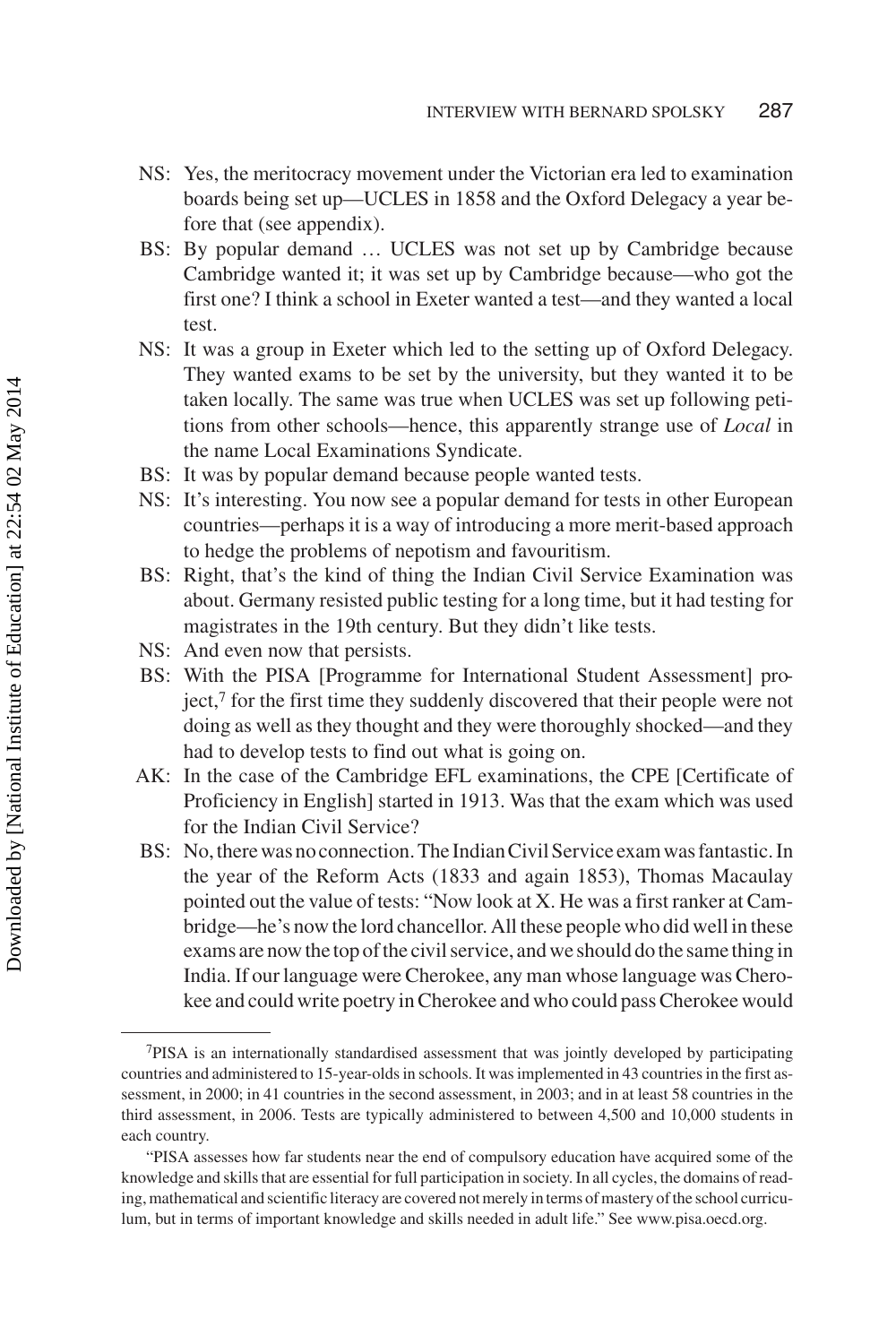be the best person for all these jobs," etc., etc., in Latin and Greek, which it was. So they said, "Let's have an entrance exam for the civil service rather than let the governors continue to nominate their friends and family." The exam consisted of, naturally, Latin, Greek, history, geography, mathematics, Sanskrit, and a half-a-dozen other subjects, and everybody had to take everything. After the exams had been going for a couple of years, they looked at who had in fact been selected. Those who passed were either from Oxford, Cambridge, or Trinity College, Dublin. One Indian gentleman made it into the civil service—he must have got 100% in Sanskrit!

- NS: The idea was that exams had to be hard, very difficult. This was represented in the first 1913 version of CPE, which I think lasted something like 13 hours of testing—and the subject matter would make you faint at the thought of answering any of those questions. CPE hadn't actually come from a requirement for selection, as TOEFL did. It had come from the changes in language teaching—the direct method and so on and the influence of the linguists and phoneticians like Daniel Jones. Daniel Jones became the first chief examiner of CPE and, of course, continued as one of the major influences in British linguistics right through to the 1940s. And so it was a different genesis, I think, than perhaps the TOEFL, which was set up with selection purposes in mind from the beginning. Although the idea was that, if you wanted to be a teacher in English, you had to reach a very high level and to submit to a very thorough and rigorous examination of your knowledge. So it was a highstakes exam in a different sense.
- BS: So now we are back to it again with standards and accountability and everybody believes that testing will solve all the problems which is why I tend to agree with Elana (Shohamy) that we probably don't spend enough time talking about the social, political and economic implications of what we are doing. That we are too much at the level of worrying about how to polish our instruments a little better rather than worrying about how they are *used*.
- NS: And helping people to understand better perhaps how they should be used—or the limitations, shall we say, of their use. And this is going back to the kind of public service we owe to the stakeholders. In this regard, do you have any thoughts on codes of practice, such as the one ILTA [International Language Testing Association] is now developing?8

<sup>8</sup>ILTA developed a Code of Ethics in the 1990s, and this was followed by the drafting of the Code of Practice (which was discussed in Ottawa, 2005). The Association of Language Testers in Europe introduced a Code of Practice in 1994, and this has been developed into a Quality Management System (2006). Following the setting up of European Association for Language Testing and Assessment in 2004, the drafting of a Code of Practice began in June 2005.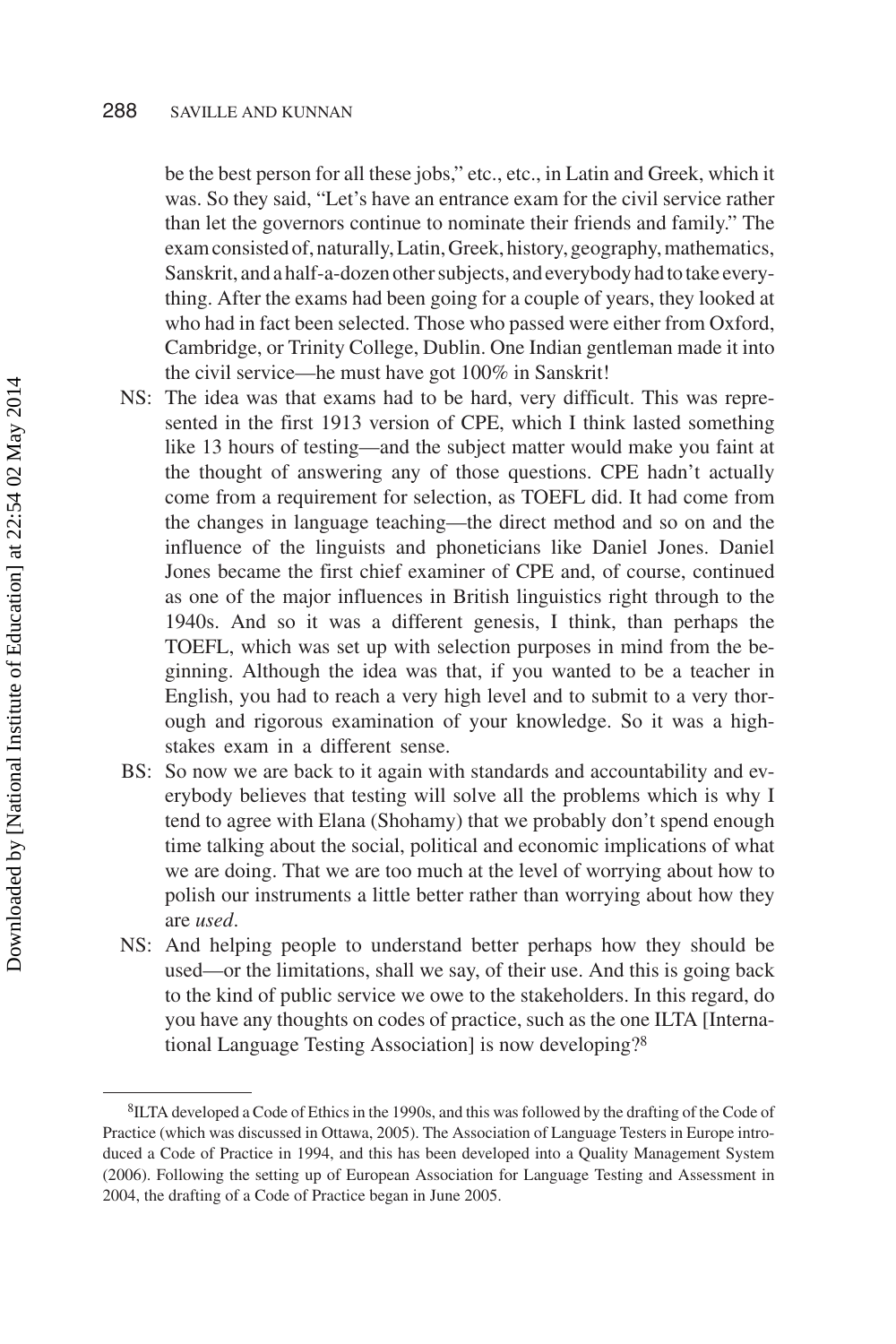- BS: I believe that the ILTA Code of Ethics and Code of Practice are serious attempts to deal with this issue and can be key elements in the professionalization of language testing. It is probably too much to ask that we'll ever succeed in policing the misuse of language tests and the unjustifiable claims for their validity, but it is very important that we recognize and proclaim our responsibility. We are still not talking about these issues as much as we might be—talking about the way in which which tests might be used. This again goes back to my time at Indiana University, running this MAT (Master of Arts in Teaching) programme. The students were wonderful people who must have been pretty good in their own countries, who had come to the U.S. to study, and here was I, a beginning assistant professor, teaching them all about how to teach English and how to do testing and all the things they had to know, right? And towards the end of their 1-year programme, I would say to them, "What are you going to do when you get back and they would start talking about local conditions?" And I remember on a couple of occasions saying to somebody, "When you get back, don't become a teacher. You've got to go into politics because you've got to do something about that system to produce a place where you can do any of the kind of teaching we've been talking about."
- NS: Exactly, I often find this when I'm talking to European colleagues who are finding difficulty in their own context in changing their exams for the better. These are people who know what should be done, for example, from a technical point of view. But actually what they need to do is to change the management of their organisation, to have some resources and have some support, and then they can do what they need to do. But just knowing what needs to be done from a technical point of view doesn't help you to change your tests or the quality of what you do.
- BS: We had a recent example of this in Israel. We've had a major change in the Bagrut examinations in English (in Israel) over the last couple of years as part of modifying the exams to put in a new syllabus we've developed over several years. There is a writing passage in the test—people were told to write an essay and not to worry if they needed more paper but simply to ask for it. But none of the supervisors had any extra paper—it wasn't provided. All the candidates who asked for extra paper were told they couldn't have it. Some tried to write small or around the edges or things. The panic created within this system by this simple little bureaucratic decision—no paper!
- NS: So, I suppose you would agree that one of the most significant trends in recent years has been the influence of sociological considerations on various aspects of language testing?
- BS: Yes—as I said, it was Bob Cooper back in 1968 who pointed out the need to take account of social context. And with the development of communica-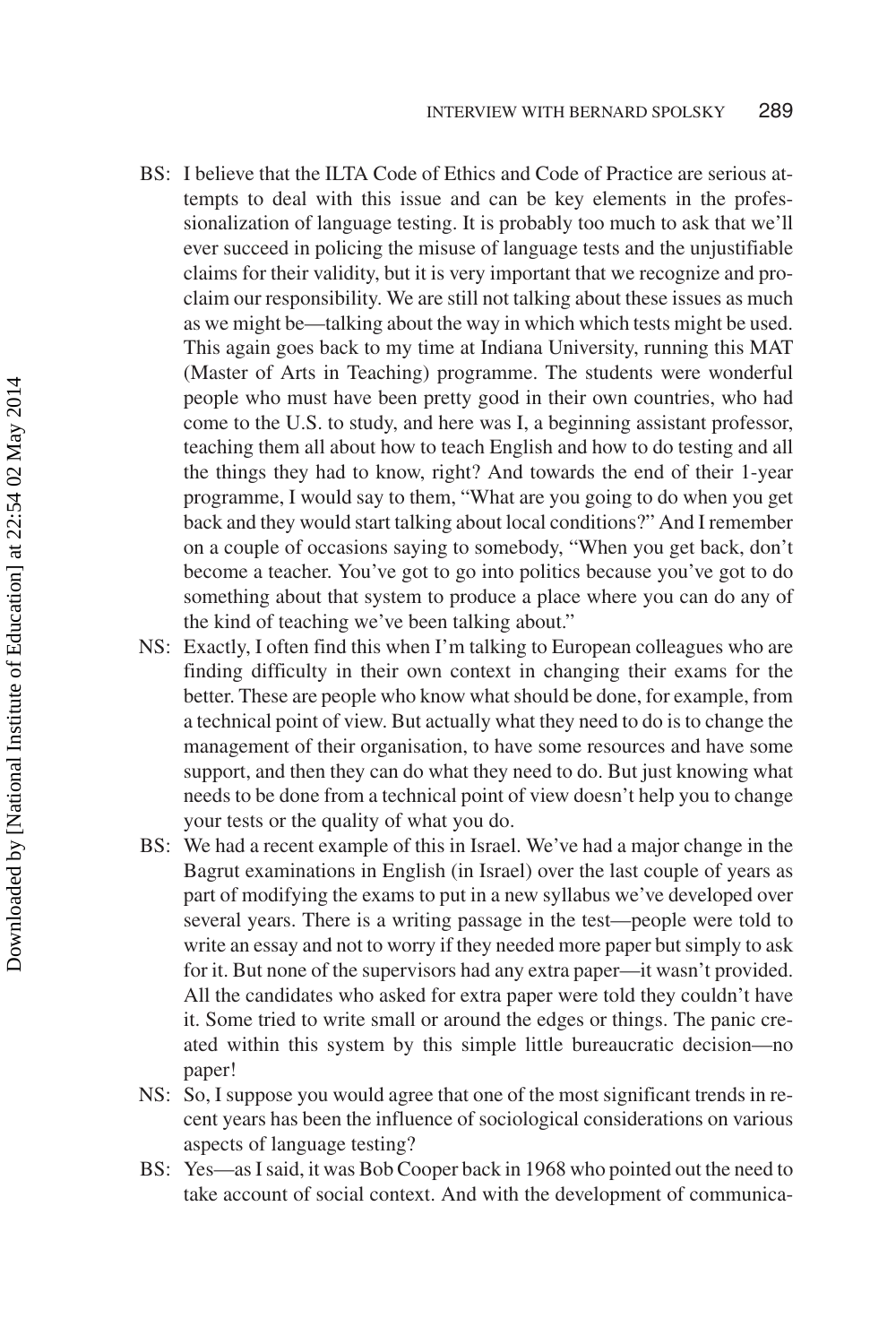tive language teaching and the influence of Hymes from the early 1970s, language testing has broadened from the academic testing of the standard written version of a language to allow for assessment of other varieties in various social and functional situations. One inevitable conclusion has been the realization that tests need to find some way to achieve authenticity, to measure the ability to perform in situations not unlike the real world. These are essentially questions about test use rather than form. There are important questions that need empirical resolution, such as "How does knowledge of one variety predict ability to use another?" and "Should we overcome our normal academic prejudice and try to teach and test dialects, pidgins and code-switching varieties?"

- NS: In light of the greater awareness of the social context of language assessment itself, which we have already touched on, what do you see as the way forward?
- BS: Recently, there has been an important adjustment of language testing to its social context and the attempt to define or judge the social context of test use and the ethicality of the test. We have already discussed my early papers about ethicality, but these thoughts have now become more focused, for example, in the work of Alan Davies, Liz Hamp-Lyons, Elana Shohamy, and Tim McNamara.
- NS: So what does this greater focus on the social function of assessment mean for language testers in the 21st century?
- BS: Well, we still need to retain a healthy scepticism about the validity of a test while recognizing the potential power of test results and the general need to use tests with great care. We also know that for practical, economic, political, and bureaucratic considerations, there are plenty of tests out there that continue to use unreliable and unvalidated testing techniques. Above all, there is a wide untrained public all over the world that believes language testing is easy and its results trustworthy.

Communication of the strengths and weakness of tests is our major challenge. As I have often pointed out, Edgeworth (in 1888) found evidence of the unreliability of traditional examinations and concluded that they were a kind of lottery in which the better candidate had the better chances. But they provided a way of sorting people out in ways which were preferable to the ancient method of casting lots for "honours and offices." He later concluded that whatever cannot be correct should be borne patiently; we should maintain a "liberal curiosity" to the sources and likelihood of error. I think the future depends not so much on what the testing researchers discover but on how effective they are at communication.

AK: You mentioned earlier the U.S. immigration policy of the 1920s. This has now become a hot topic again in many parts of the world. What are your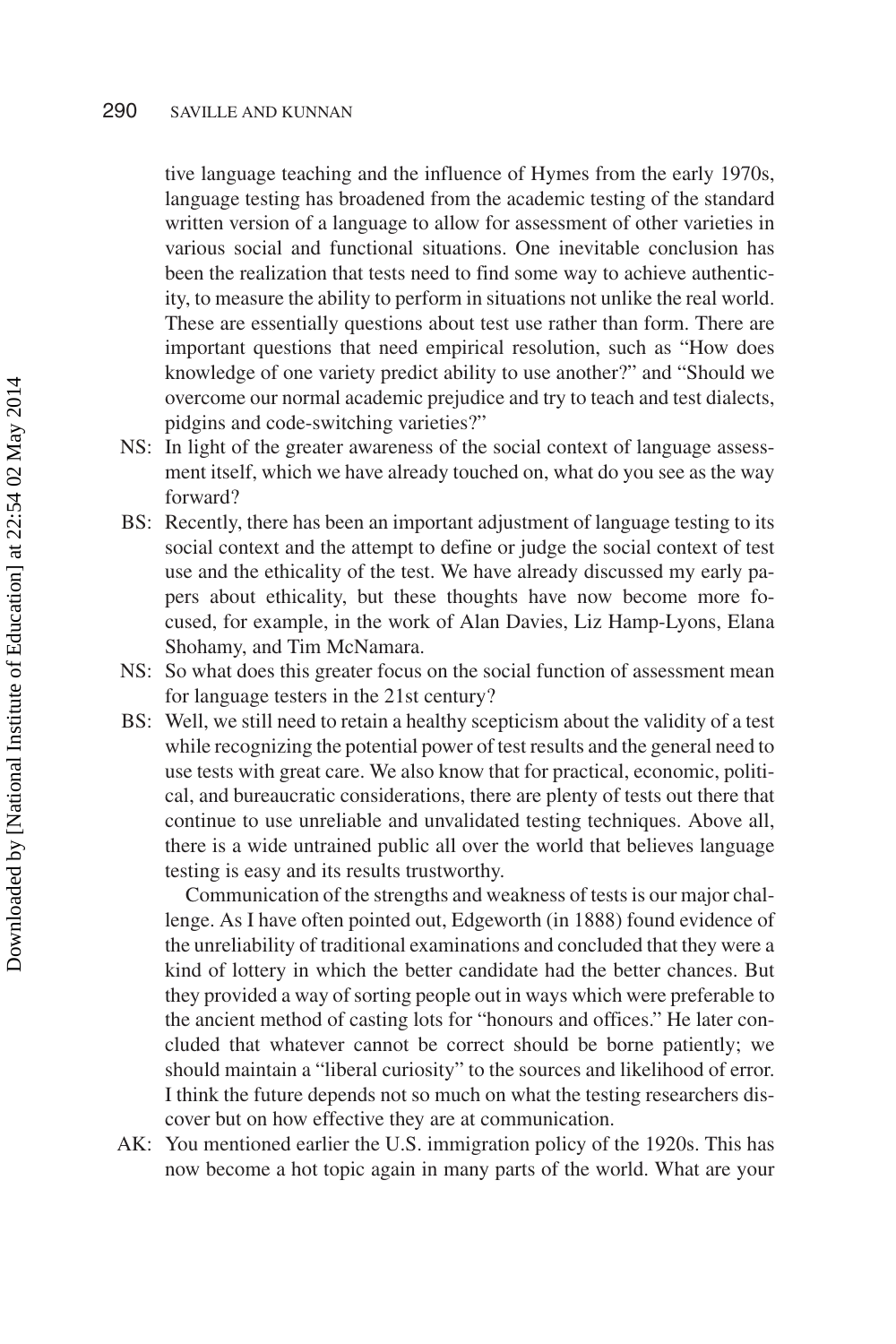current thoughts on the direction of language assessment practices with regard to immigration, citizenship, and asylum?

- BS: Many of us start our writing or talking about ethical uses of language tests with the biblical shibboleth test. We, of course, need to distinguish from the underlying policy (choosing "desirable" immigrants) and the use of language tests for this purpose. Just as psychologists made clear the inefficiency and inaccuracy of lie detectors in identifying lies and liars, language testers need to continue to point out the difficulty of interpreting language profiling as evidence of place of birth.
- NS: I have just noticed the time—I think the sessions are about to start again, so we ought to draw this to a close.
- BS: Yes, it's been fun—we could go on for hours—but there are some talks I'd like to listen to this afternoon.
- NS: OK, so let me just ask you one or two closing questions. So, the limitations of our current understanding of the technical aspects the nature of the underlying constructs and the inevitability of measurements error—make communication about assessment a difficult challenge, as you have just pointed out. How do you think we can meet this challenge?
- BS: A scientific colleague of mine once remarked that a successful scientist is one who either asks a good question or shows how to answer a good question. No one does both. The problem we face is something like the problem faced by those who are starting to understand global warning, not to understand the phenomenon but how to persuade politicians and the public to do something about it.
- NS: I would say in our conversation that we have talked more about the people and events than about the technical issues in language assessment. What can the *Language Assessment Quarterly* readers take away from this?
- BS: That in a century or so of research, we have a done a pretty good job of developing testing techniques and theoretical explanations but that we are little further along in persuading stakeholders how to manage the inevitable uncertainty of test results.
- NS: Finally, after a long and distinguished career, which is being recognised here at this conference, you are still actively involved in writing and talking about language testing. What do you see as the main contribution you can still make?
- BS: As I said, my work now is more and more concentrated in language policy. Language testing is a necessary component of language management, so I will keep up my interest in the field. I'll continue to rant and rave quietly about the dangers of tests as well as their usefulness and continue to remind the field about its history as well as its responsibility.
- AK: Thank you Bernard—on that note, let's leave it there for today.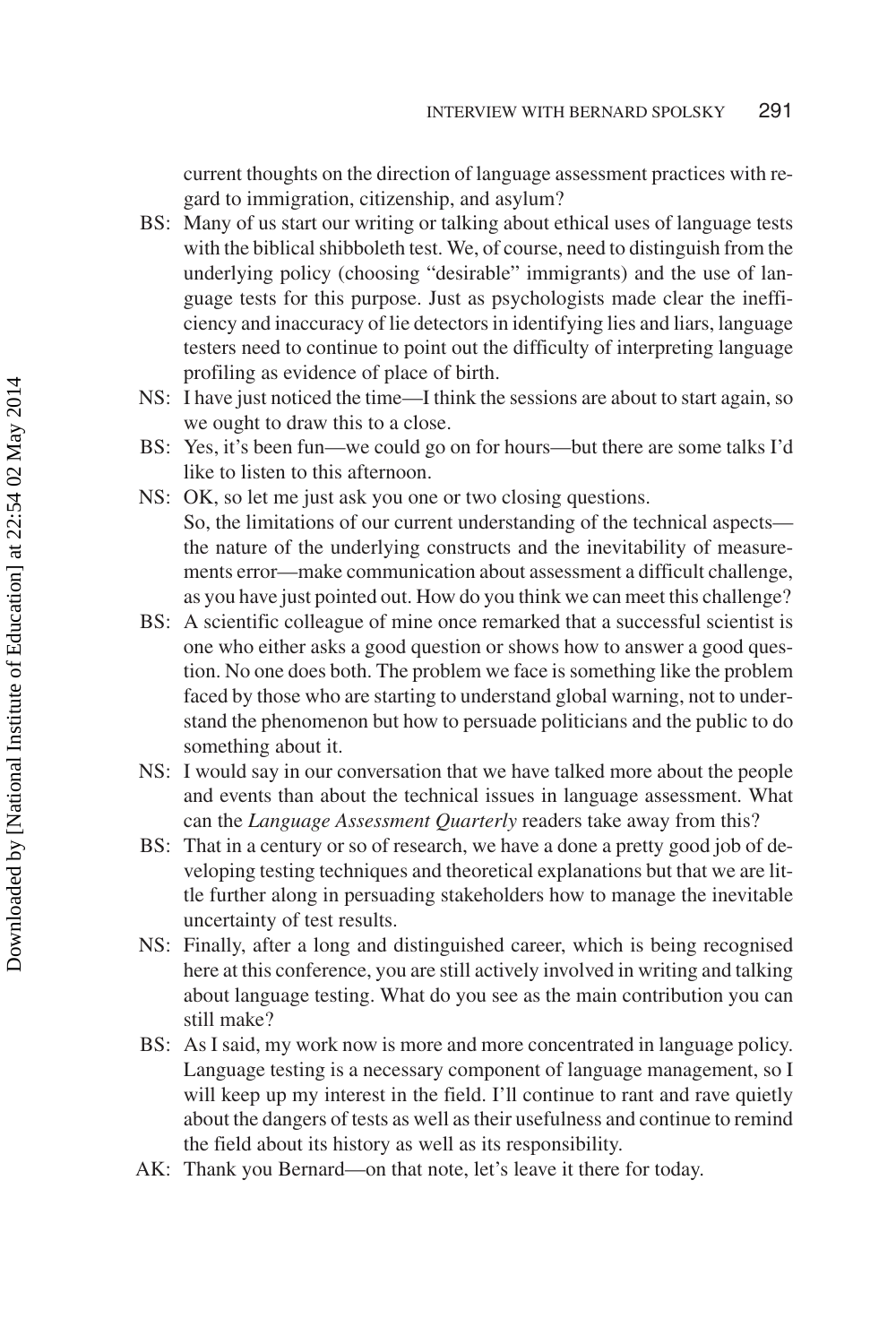#### SELECTED PUBLICATIONS

- Spolsky, B. (1977). Language testing: Art or science. In G. Nickel (Ed.), *Proceedings of the Fourth International Congress of Applied Linguistics* (Vol. 3, pp. 7–28). Stuttgart, Germany: Hochschulverlag.
- Spolsky, B. (1981). Some ethical questions about language testing. In C. Klein-Braley & D. K. Stevenson (Eds.), *Practice and problems in language testing* (pp. 5–30). Frankfurt, Germany: Peter D. Lang.
- Spolsky, B. (1984). The uses of language tests: An ethical envoi. In C. Rivera (Ed.), *Placement procedures in bilingual education: Education and policy issues*(pp. 3–7). Clevedon, Avon, England: Multilingual Matters.

Spolsky, B. (1985). The limits of authenticity in language testing. *Language Testing, 2,* 31–40.

- Spolsky, B. (1995). *Measured words: The development of objective language testing*. Oxford, England: Oxford University Press.
- Spolsky, B. (1997). The ethics of gatekeeping tests: What have we learnt in a hundred years. *Language Testing, 14,* 242–247.
- Spolsky, B. (Ed.). (1999a). *Concise encyclopedia of educational linguistics*. Oxford: Elsevier.
- Spolsky, B. (1999b). Standards, scales, and guidelines. In B. Spolsky (Ed.), *Concise encyclopedia of educational linguistics* (pp. 390–393). Amsterdam: Elsevier.
- Spolsky, B., Sigurd, B., Sato, M., Walker, E., & Aterburn, C. (1968). Preliminary studies in the development of techniques for testing overall second language proficiency. *Language Learning, 3,* 79–101.

#### OTHER REFERENCES

- Bachman, L. F. (2000). Modern language testing at the turn of the century: Assuring that what we test counts. *Language Testing, 17,* 1–42.
- Bachman, L. F. (2005a). Building and supporting a case for test use. *Language Assessment Quarterly, 2,* 1–34.
- Bachman, L. F. (2005b, July). *What are we assessing? The dialectic of constructs and contexts in language assessment*. Plenary presentation at the Language Testing Research Colloquium, Ottawa, Ontario, Canada.
- Bachman, L., Davidson, F., Ryan, K., & Choi, I. (1995). *An investigation into the comparability of two tests of English as a foreign language: The Cambridge-TOEFL comparability study.* Cambridge, England: Cambridge University Press.
- Carroll, J. B. (1961). Fundamental considerations in testing for English language proficiency of foreign students. In *Testing the English proficiency of foreign students* (pp. 30–40). Washington, DC: Center for Applied Linguistics.
- Cooper, R. L. (1968). An elaborated language testing model. *Language Learning, 7,* 57–72.
- Davies, A. (1997). Introduction: The limits of ethics in language testing. *Language Testing, 14,* 235–241.
- Edgeworth, F. Y. (1888). The statistics of examinations. *Journal of the Royal Statistical Society, 51,* 599–635.
- Edgeworth, F. Y. (1890). The element of chance in competitive examinations. *Journal of the Royal Statistical Society, 53,* 644–663.
- Hamp-Lyons, L. (1997a). Ethics in language testing. In C. Clapham & D. Corson (Eds.), *Encyclopedia of language and education* (Vol. 7: Language testing and assessment (pp. 323–334). Dordrecht, Netherlands: Kluwer.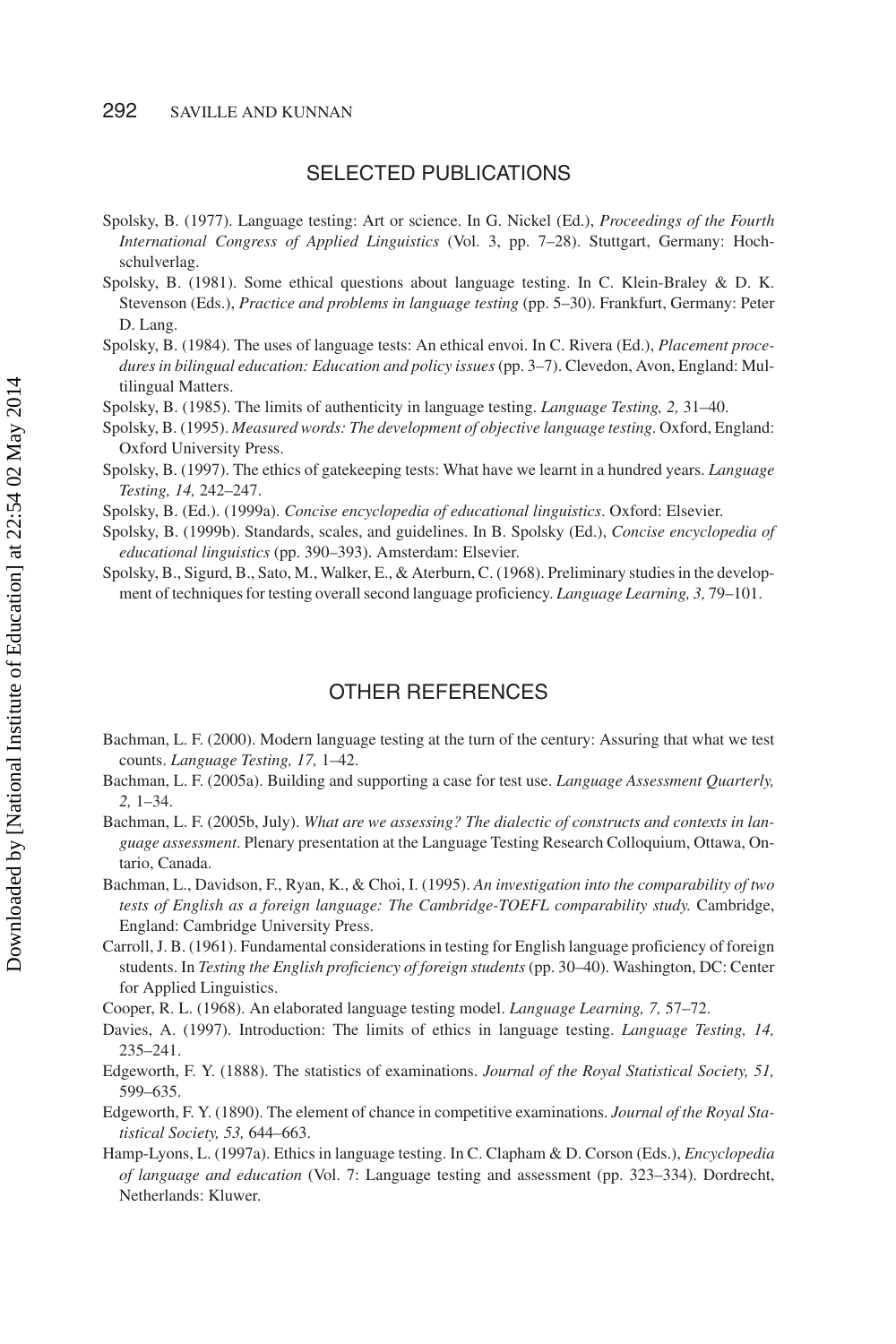- Hamp-Lyons, L. (1997b). Washback, impact and validity: Ethical concerns. *Language Testing, 14,* 295–303.
- Hymes, D. (1974). *Foundations in sociolinguistics: An ethnographic approach*. Philadelphia: University of Pennsylvania Press.
- Kunnan, A. J. (1995). *Test taker characteristics and test performance: A structural equation modelling study*. Cambridge, England: Cambridge University Press.
- Lado, R. (1951). *English language tests for foreign students*. Ann Arbor, MI: George Wahr.
- Roach, J. (1971). *Public examinations in England: 1850–1900.* Cambridge, England: Cambridge University Press.
- Shohamy, E. (1993). *The power of tests: The impact of language tests on teaching and learning*. Washington, DC: National Foreign Language Center.
- Shohamy, E. (1997). Testing methods, testing consequences: Are they ethical? Are they fair? *Language Testing, 14,* 340–349.
- Shohamy, E. (2001). *The power of tests: A critical perspective of the uses of language tests*. London: Longman.

Shohamy, E. (2006). *Language policy: Hidden agendas and new approaches.* New York: Routledge.

- Stevenson, D. P. (1985). Authenticity, validity, and a tea party. *Language Testing, 2,* 41–47.
- Weir, C., & Milanovic, M. (Eds.). (2003). *Continuity and innovation: Revising the Cambridge Proficiency in English Examination, 1913–2002*. Cambridge, England: Cambridge University Press.

#### APPENDIX Examinations in England in the Victorian era

In the Victorian era, under the influence of utilitarian thinkers such as Jeremy Bentham (*Constitutional Code*, 1827) and John Stuart Mill (*On Liberty,* 1859), the idea took root that it was the responsibility of government to stimulate society to improve itself. Bentham worked out an elaborate examination system for applicants to the civil service, and Mill proposed a system of compulsory education based on an examination system. Thomas Babington Macaulay, who entered Parliament in 1830, also became a noted supporter of the use of examinations for entry to public office. He developed the argument that early promise in youth is a good predictor of people's potential for future tasks and that examinations were the best way to measure this potential. Competition for entry was seen as the way to improve the quality of civil servants, and in 1853 a framework was described for making examinations the way to recruit people to the civil service. The India bill introduced competitive exams for the Indian civil service. In the field of education, exams for teachers were seen as the means of improving the quality of teachers and their teaching, and from 1846, common exams were set in all colleges. In this respect, Roach (1971) pointed out that the examination system for teachers was the first common test in England set on a general syllabus and taken in a number of separate places. The examination boards of Oxford and Cambridge had their origins around the same time, in the 1850s. In June 1857 the University of Oxford Delegacy of Local Examinations was established by statute. Its aim was to conduct exams of nonmembers of the university as part of a movement to reform universi-